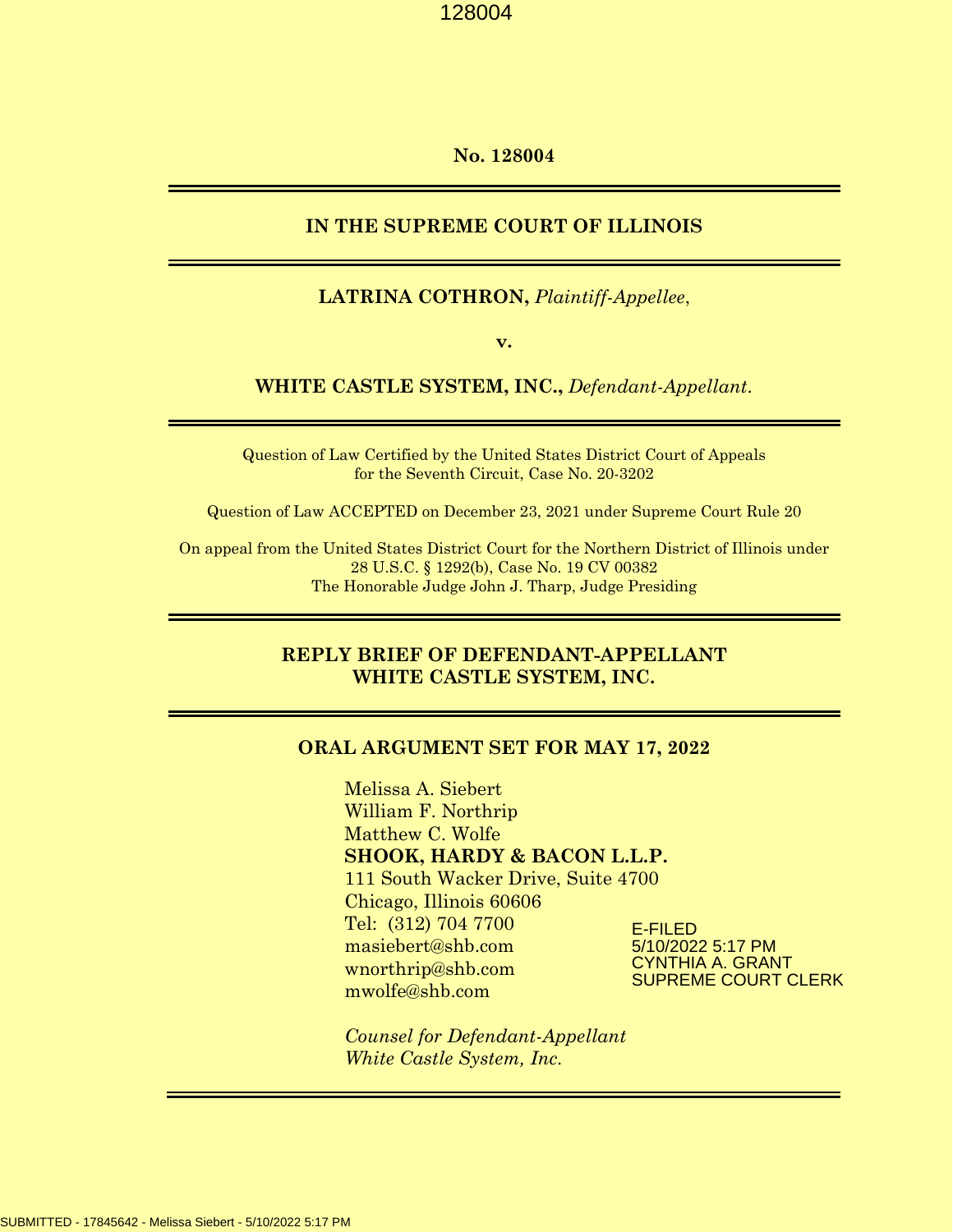# POINTS AND AUTHORITIES

# Page(s)

|    | Rosenbach v. Six Flags Entm't Corp.,        |                                                                                                        |  |  |
|----|---------------------------------------------|--------------------------------------------------------------------------------------------------------|--|--|
|    |                                             | West Bend Mut. Ins. Co. v. Krishna Schaumburg Tan,                                                     |  |  |
|    | McDonald v. Symphony Bronzeville Park, LLC, |                                                                                                        |  |  |
|    |                                             | Int'l Ass'n of Fire Fighters, Local 50 v. City of Peoria,                                              |  |  |
|    |                                             |                                                                                                        |  |  |
|    |                                             |                                                                                                        |  |  |
|    |                                             |                                                                                                        |  |  |
|    |                                             |                                                                                                        |  |  |
|    |                                             | Cothron v. White Castle Sys., Inc.,                                                                    |  |  |
|    |                                             |                                                                                                        |  |  |
| I. |                                             | A Privacy Act claim under Section 15(b) and (d) accrues                                                |  |  |
|    |                                             |                                                                                                        |  |  |
|    |                                             |                                                                                                        |  |  |
|    | A.                                          | Under the Court's precedent, Privacy Act injuries<br>occur once under Sections 15(b) and (d), and thus |  |  |
|    |                                             |                                                                                                        |  |  |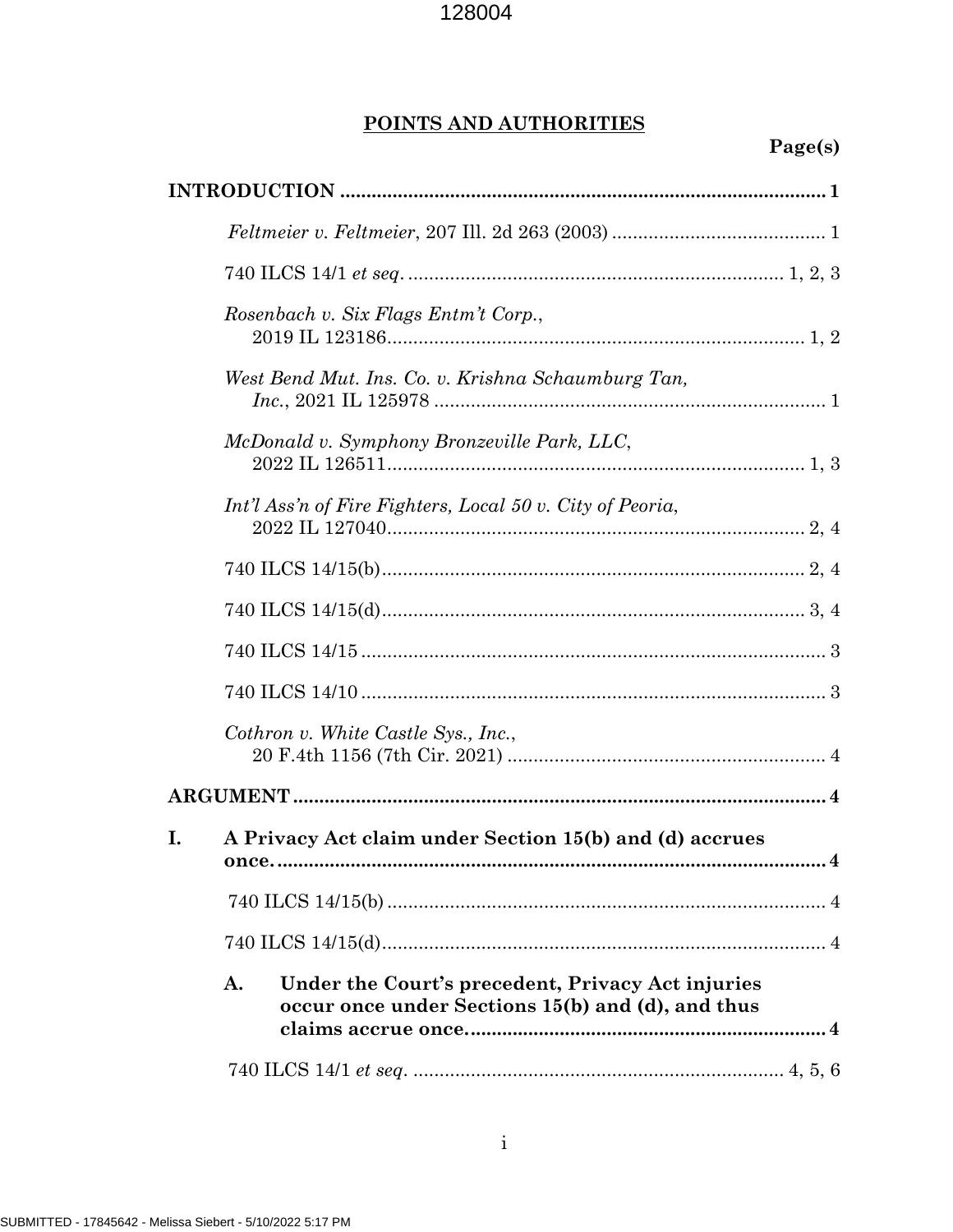| Rosenbach v. Six Flags Entm't Corp.,                                                                       |  |  |  |
|------------------------------------------------------------------------------------------------------------|--|--|--|
| McDonald v. Symphony Bronzeville Park, LLC,                                                                |  |  |  |
| West Bend Mut. Ins. Co. v. Krishna Schaumburg Tan,                                                         |  |  |  |
| <b>B.</b><br>Plaintiff cannot avoid single-claim accrual by<br>mischaracterizing the nature of Privacy Act |  |  |  |
|                                                                                                            |  |  |  |
| Rosenbach v. Six Flags Entm't Corp.,                                                                       |  |  |  |
| Bryant v. Compass Group USA, Inc.,                                                                         |  |  |  |
| West Bend Mut. Ins. Co. v. Krishna Schaumburg Tan,                                                         |  |  |  |
| McDonald v. Symphony Bronzeville Park, LLC,                                                                |  |  |  |
|                                                                                                            |  |  |  |
| C.<br>Single-claim accrual applies to analogous privacy-                                                   |  |  |  |
|                                                                                                            |  |  |  |
| Bank of Ravenswood v. City of Chicago,                                                                     |  |  |  |
|                                                                                                            |  |  |  |
| Pippen v. NBCUniversal Media, LLC,                                                                         |  |  |  |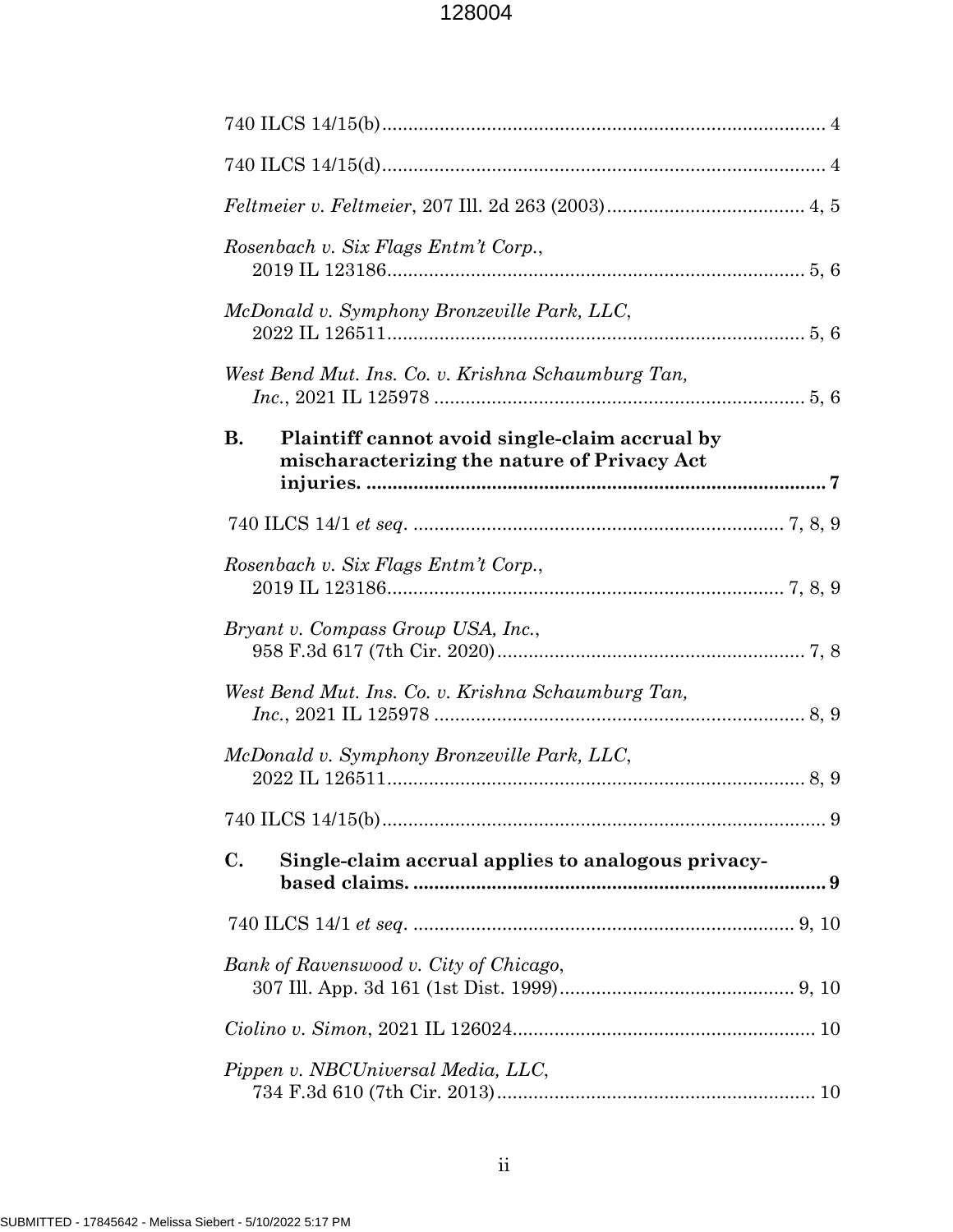|     | Rosenbach v. Six Flags Entm't Corp.,                      |  |
|-----|-----------------------------------------------------------|--|
| II. | The plain text of the Privacy Act statute supports a      |  |
|     |                                                           |  |
|     | Rosenbach v. Six Flags Entm't Corp.,                      |  |
|     | Int'l Ass'n of Fire Fighters, Local 50 v. City of Peoria, |  |
|     | McDonald v. Symphony Bronzeville Park, LLC,               |  |
|     | West Bend Mut. Ins. Co. v. Krishna Schaumburg Tan,        |  |
|     | A.<br>Plaintiff's reliance on Watson to interpret Section |  |
|     | Watson v. Legacy Healthcare Financial Services, LLC,      |  |
|     |                                                           |  |
|     |                                                           |  |
|     |                                                           |  |
|     |                                                           |  |
|     | Cothron v. White Castle Sys., Inc.,                       |  |
|     | <i>Watson's</i> interpretation of Section 15(b) is<br>1.  |  |
|     |                                                           |  |
|     | Watson v. Legacy Healthcare Financial Services, LLC,      |  |
|     | McDonald v. Symphony Bronzeville Park, LLC,               |  |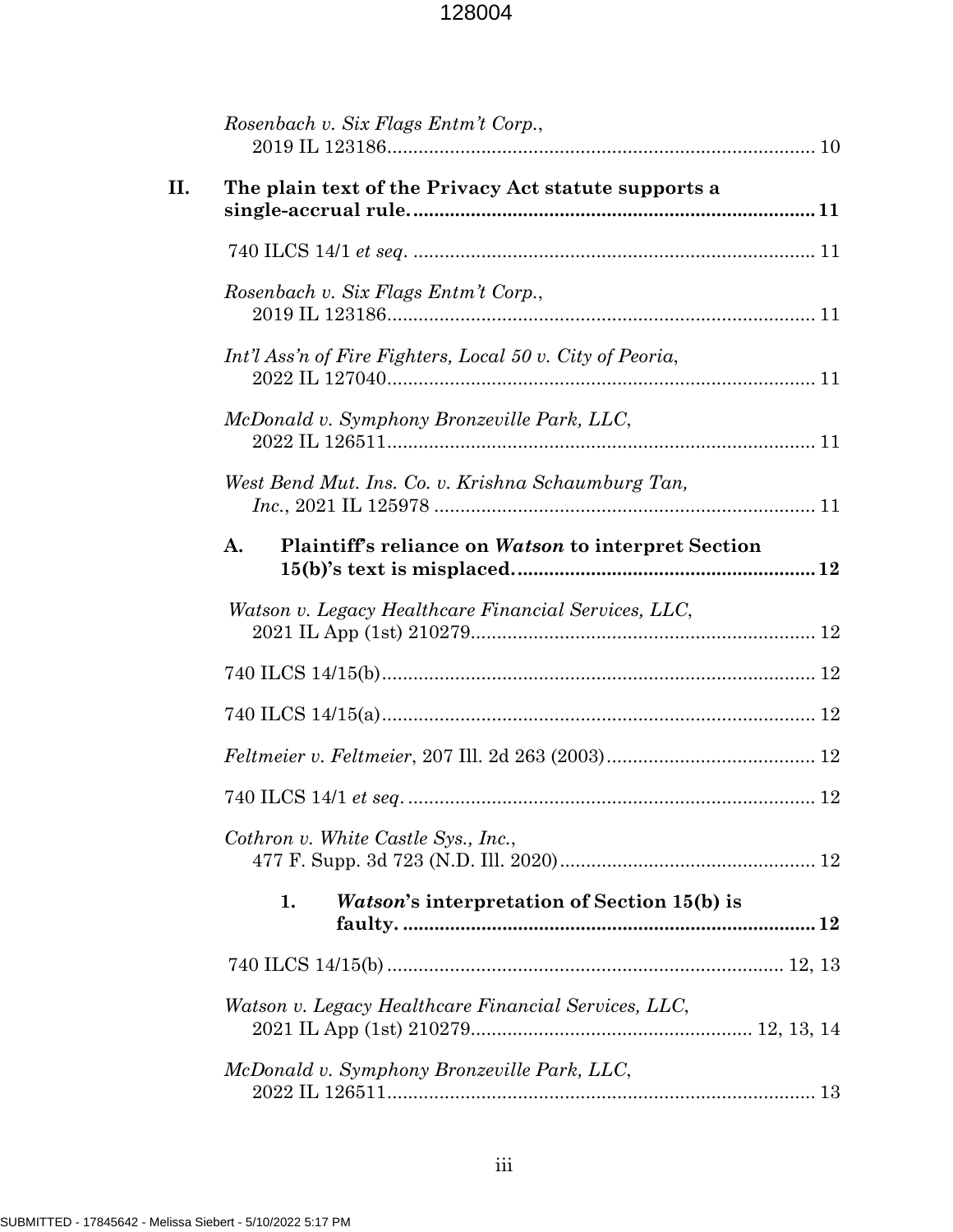| Cothron v. White Castle Sys., Inc.,                                                                               |  |
|-------------------------------------------------------------------------------------------------------------------|--|
| 2.<br><i>Watson</i> disregards this Court's Privacy Act                                                           |  |
| Watson v. Legacy Healthcare Financial Services, LLC,                                                              |  |
|                                                                                                                   |  |
| Rosenbach v. Six Flags Entm't Corp.,                                                                              |  |
|                                                                                                                   |  |
| Cothron v. White Castle Sys., Inc.,                                                                               |  |
|                                                                                                                   |  |
| McDonald v. Symphony Bronzeville Park, LLC,                                                                       |  |
| <b>B.</b><br>Under Section 15(d), no new injury is created by<br>redisclosure of the same information to the same |  |
|                                                                                                                   |  |
| Cothron v. White Castle Sys., Inc.,                                                                               |  |
|                                                                                                                   |  |
| Dynak v. Bd. of Educ. of Wood Dale Sch. Dist.,                                                                    |  |
|                                                                                                                   |  |
|                                                                                                                   |  |
| Rosenbach v. Six Flags Entm't Corp.,                                                                              |  |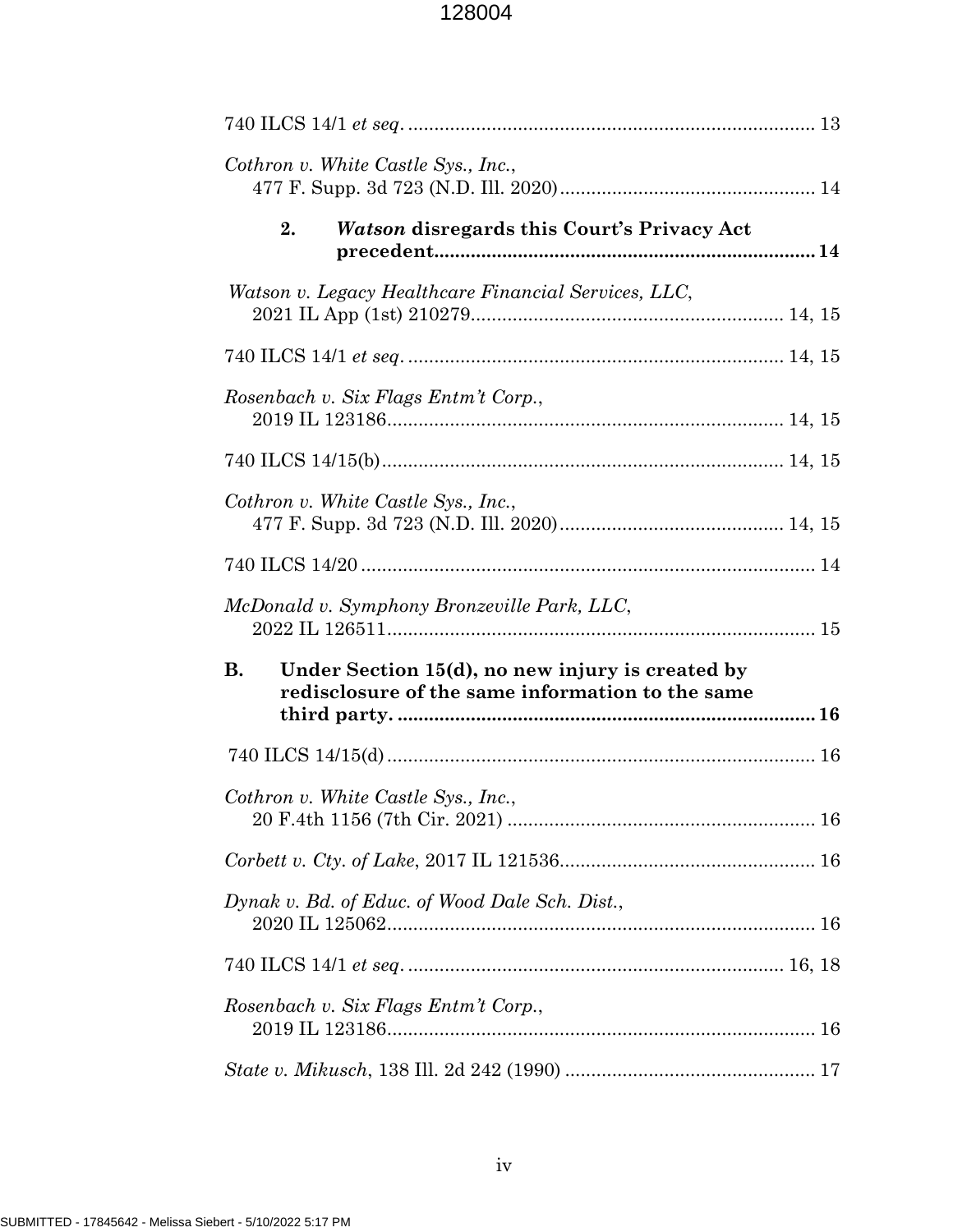|      |                | Christ Hosp. & Med. Ctr. v. Ill. Comprehensive Health Ins.                                             |    |
|------|----------------|--------------------------------------------------------------------------------------------------------|----|
|      |                |                                                                                                        |    |
|      |                |                                                                                                        |    |
|      |                |                                                                                                        |    |
|      |                |                                                                                                        |    |
|      |                |                                                                                                        |    |
|      |                |                                                                                                        |    |
|      | $\mathbf{C}$ . | "One and done" is not White Castle's position, and<br>such a statement is not supported by the Privacy |    |
|      |                |                                                                                                        |    |
|      |                |                                                                                                        |    |
|      |                |                                                                                                        |    |
|      |                |                                                                                                        |    |
|      |                |                                                                                                        |    |
|      |                |                                                                                                        |    |
|      |                |                                                                                                        |    |
|      |                | 735 ILCS 5/13-215                                                                                      | 20 |
|      |                |                                                                                                        |    |
|      |                |                                                                                                        |    |
| III. |                | The continuing-violation doctrine does not apply20                                                     |    |
|      |                |                                                                                                        |    |
|      |                |                                                                                                        |    |
|      |                | Young America's Found. v. Doris A. Pistole Revocable                                                   |    |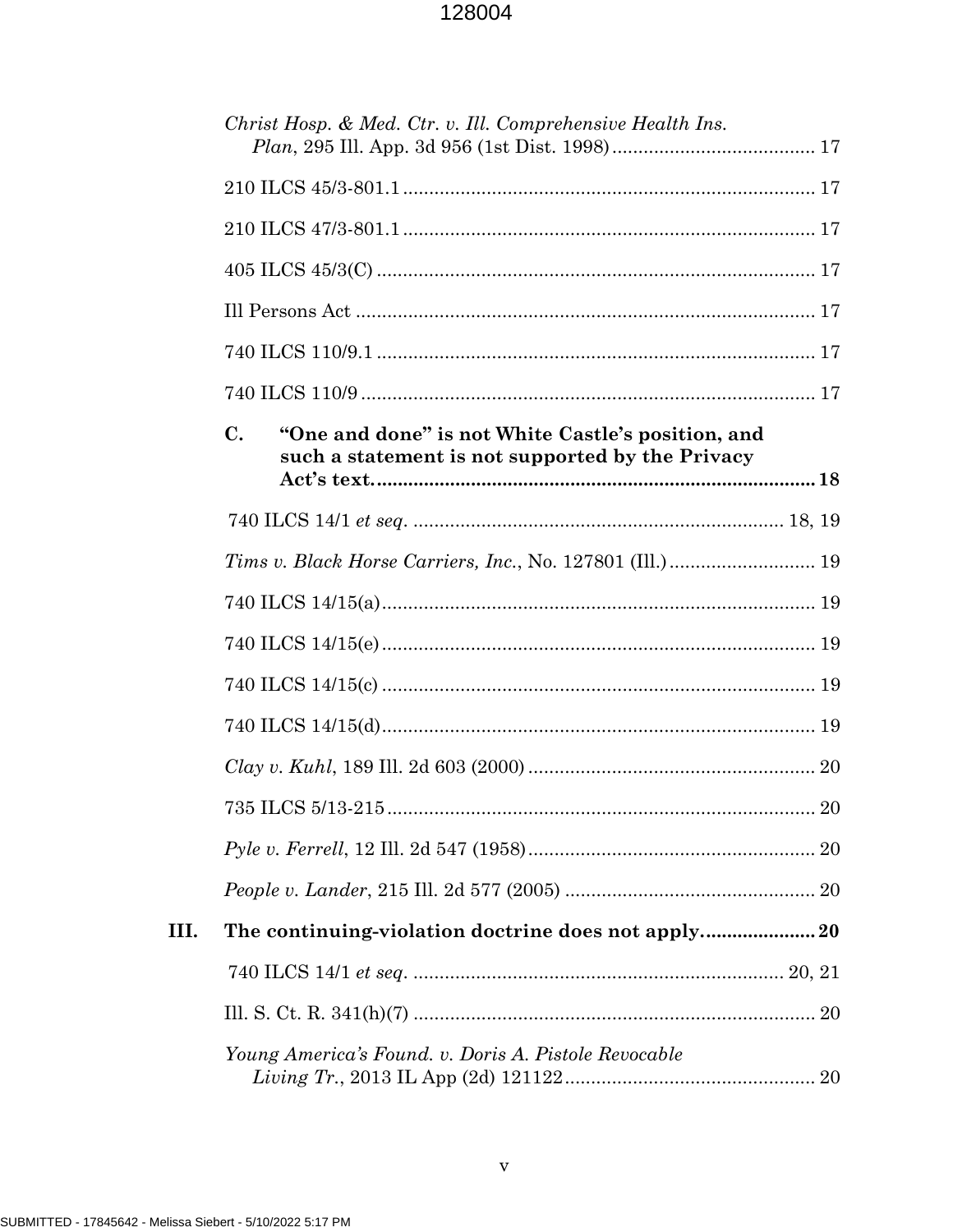|     | Limestone Dev. Corp. v. Vill. of Lemont, Ill.,                                                            |    |
|-----|-----------------------------------------------------------------------------------------------------------|----|
|     | Rosenbach v. Six Flags Entm't Corp.,                                                                      |    |
| IV. | If claims accrue with each scan or disclosure of<br>biometric data, there will be unacceptable policy and |    |
|     | McDonald v. Symphony Bronzeville Park, LLC,                                                               |    |
|     |                                                                                                           |    |
|     | Cothron v. White Castle Sys., Inc.,                                                                       |    |
|     |                                                                                                           |    |
|     | Cothron v. White Castle Sys., Inc.,                                                                       |    |
|     | Rogers v. BNSF Ry. Co., No. 19 C 3083, 2022 WL 787955                                                     |    |
|     | Rogers v. BNSF Ry. Co., No. 19 C 3083, 2022 WL 854348                                                     |    |
|     | BNSF Ry. Co. v. Rogers, No. 22-8003 (7th Cir. Apr. 5,                                                     | 23 |
|     | Watson v. Legacy Healthcare Financial Services, LLC,                                                      |    |
|     |                                                                                                           |    |
|     |                                                                                                           |    |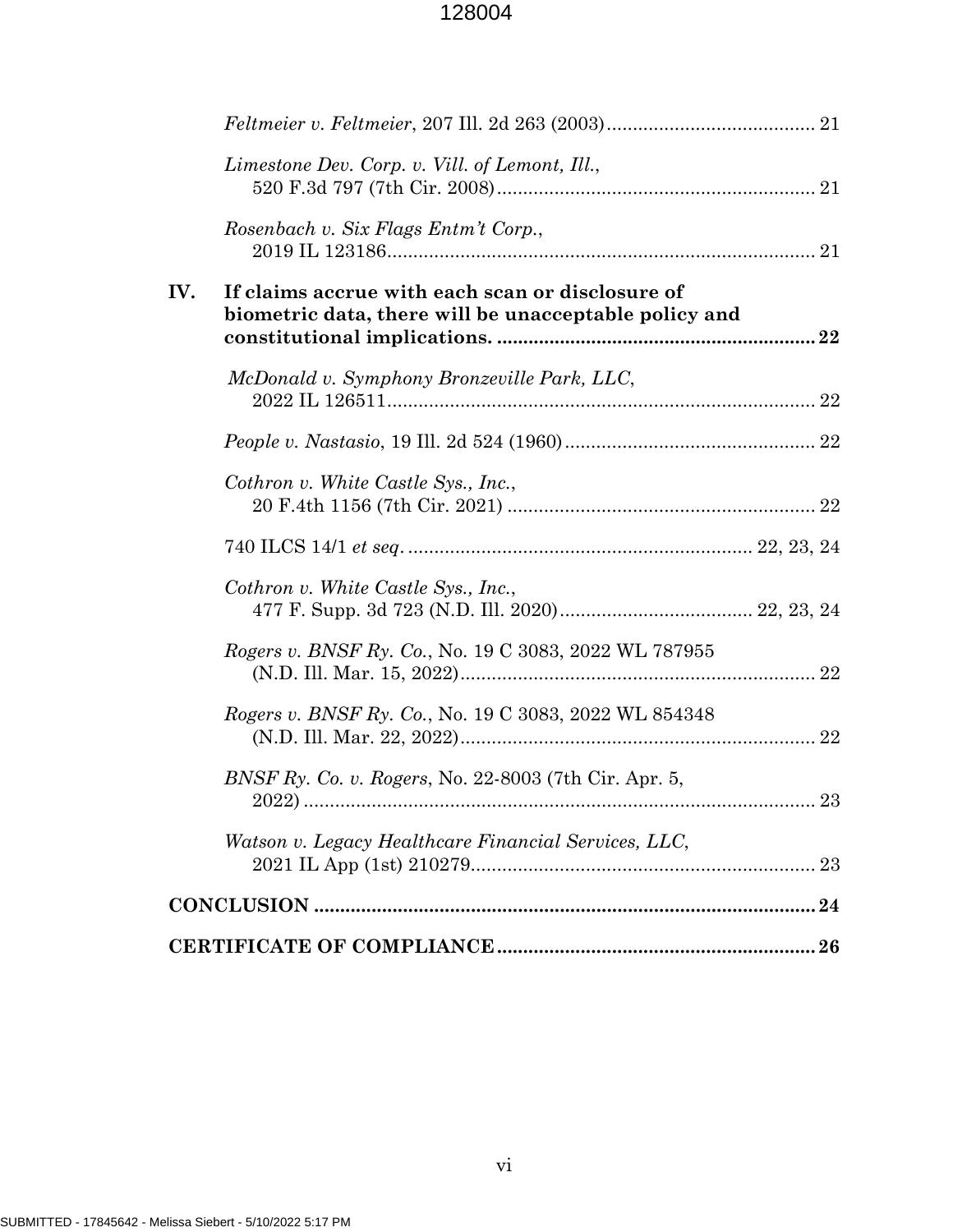#### **INTRODUCTION**

In Illinois, a claim accrues when a defendant invades a plaintiff's interest and inflicts injury. *Feltmeier v. Feltmeier*, 207 Ill. 2d 263, 279 (2003). This case asks the Court to determine when Privacy Act claims accrue, which necessarily involves determining the nature of the interest the Privacy Act protects from invasion, and when an invasion of that interest causes injury. The Court's precedent, the Privacy Act's text, and well-established canons of statutory interpretation provide the answer.

Prior Court decisions have interpreted the Privacy Act's text, explaining that it protects a privacy or secrecy interest in one's biometric data. *See Rosenbach v. Six Flags Entm't Corp.*, 2019 IL 123186, ¶ 33; *West Bend Mut. Ins. Co. v. Krishna Schaumburg Tan, Inc.*, 2021 IL 125978, ¶ 46. The unauthorized loss of data privacy or secrecy—the relinquishment of control over the data—inflicts a "personal and societal" and "real and significant" injury, which occurs at the "precise" point that the individual's privacy "vanishes." *McDonald v. Symphony Bronzeville Park, LLC*, 2022 IL 126511, ¶ 43; *Rosenbach*, 2019 IL 123186, ¶ 34; *see West Bend*, 2021 IL 125978, ¶ 46. Applying the Court's prior decisions interpreting the Privacy Act, Court precedent of claim accrual, and canons of statutory interpretation yields one conclusion: a Privacy Act claim accrues the first time that biometric data is collected or disclosed.

Plaintiff argues the text of the Privacy Act is clear, and that the Court, with dictionaries in hand, can simply follow the federal district court's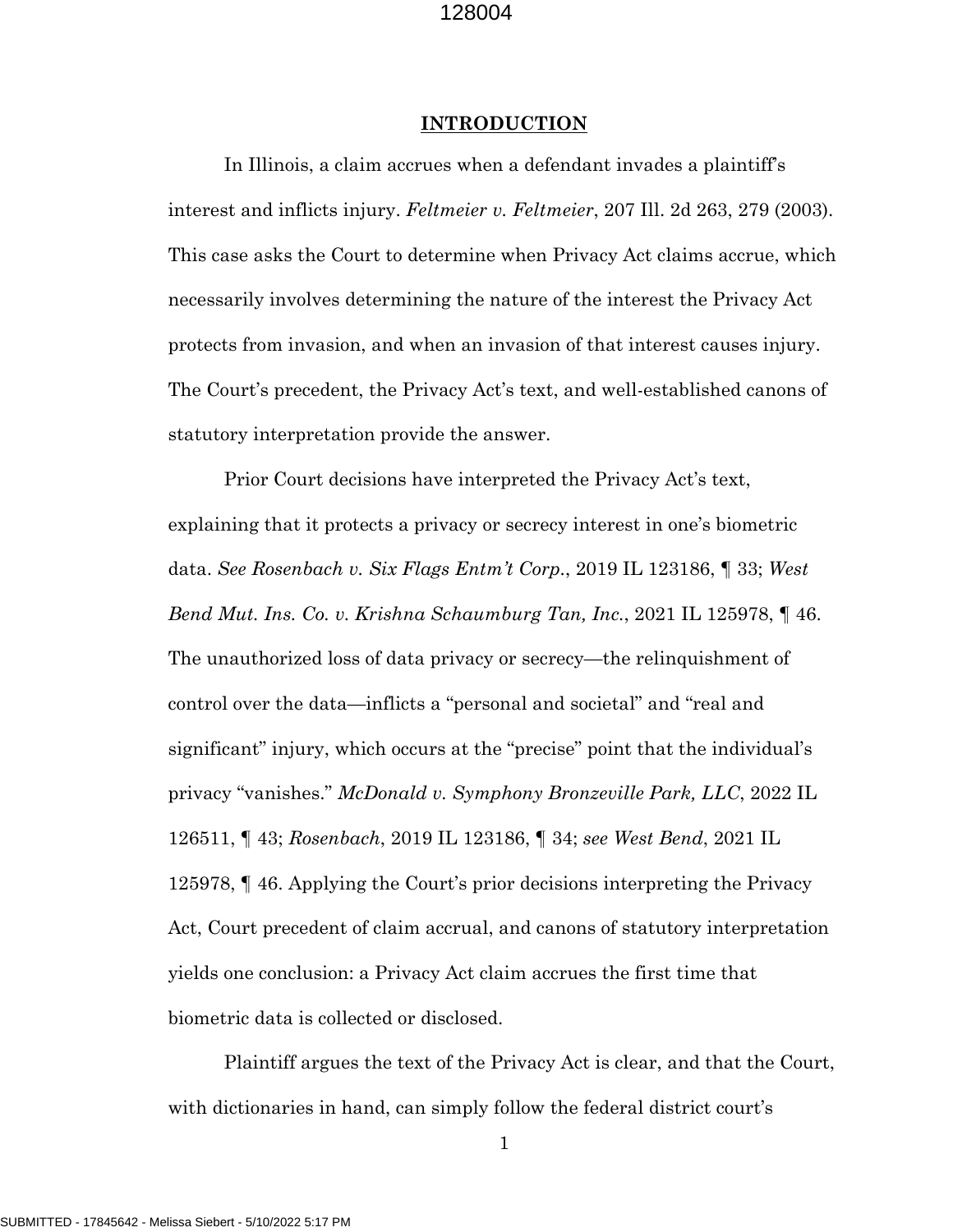decision. Had the Seventh Circuit found the Privacy Act's text so clear, the certified question would not be before the Court for it to answer anew, using all of the tools at its disposal. After all, the Court's role is to construe Illinois statutes in a manner consistent with legislative intent, which includes reference to the Court's precedent and the use of canons of statutory construction that favor consistency, rationality, and constitutionality. *See Int'l Ass'n of Fire Fighters, Local 50 v. City of Peoria*, 2022 IL 127040, ¶ 19 ("Fundamentally, this court is always concerned with discerning legislative intent.").

Single-claim accrual is not "atextual," as Plaintiff contends. Rather, single-claim accrual is the only outcome consistent with the Privacy Act's text, this Court's precedent interpreting the text, and the Act's intended purpose. This is a statute with the term "privacy" in its title, which is intended to protect data privacy rights. The injury is thus a privacy right invasion; it is not an injury caused by the mechanism (notice and consent) designed to prevent the injury. Indeed, *Rosenbach* firmly rejected any such reading of the Privacy Act.

Singular accrual does not render the Privacy Act a "one and done" privacy protection regime. White Castle and all Illinois employers remain subject to *all* of the Privacy Act's provisions. This includes the requirement that White Castle obtain consent under Section 15(b) for all newly hired employees at its Illinois restaurants; its obligation to all of its Illinois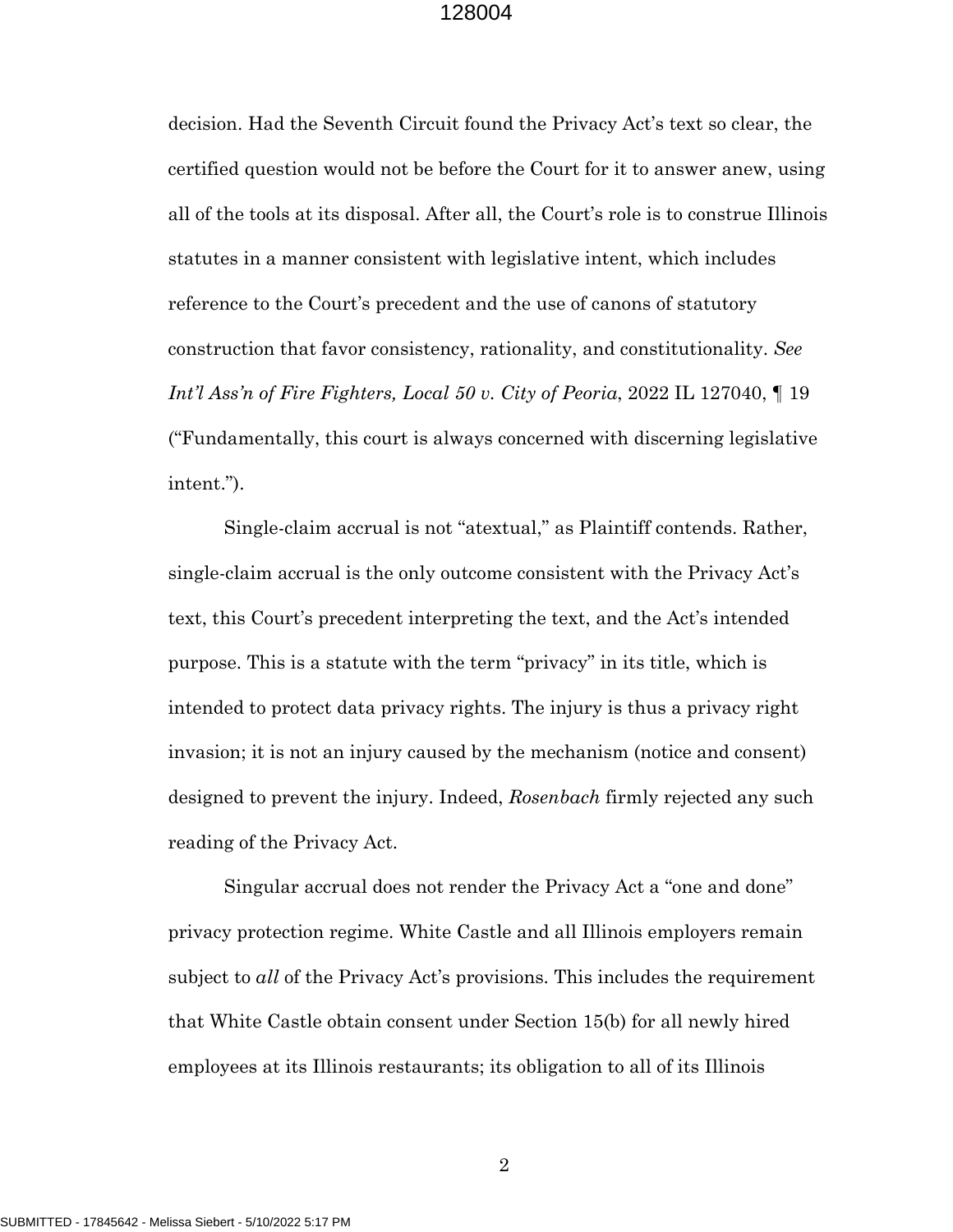employees (including Plaintiff under Section 15(d)) not to disclose data to additional entities without consent; and all other provisions of Section 15. If it fails to meet any of its ongoing Privacy Act obligations, White Castle faces significant, potential liability under the Privacy Act with respect to its entire Illinois workforce.

Nor is White Castle's position an attempt to avoid Privacy Act compliance. White Castle is not a Privacy Act villain, but it has been inaccurately miscast in that role by Plaintiff. *Since 2004*, when it first began using biometric technology in Illinois, White Castle has obtained employee consent (including Plaintiff's) prior to collecting any purported biometric information. (A005). White Castle also continuously has permitted its employees (including Plaintiff) to opt-out of providing their data, even though the Privacy Act does not so require. (A005-06); *see also* 740 ILCS 14/10 (release can be a condition of employment).

Plaintiff spends considerable time telling the Court not to concern itself with how its opinion here will be applied by Illinois courts. Ignoring the impact of its decisions is something this Court simply does not do. As the Court recently noted, it "consider[s] the reason for the law, the problems sought to be remedied, the purposes to be achieved, and the *consequences of construing the statute one way or another*.*" McDonald*, 2022 IL 126511, ¶ 18.1 This is critical—"after this court has construed a statute, that construction

 $\overline{a}$ 

<sup>1</sup> Emphasis added unless otherwise noted.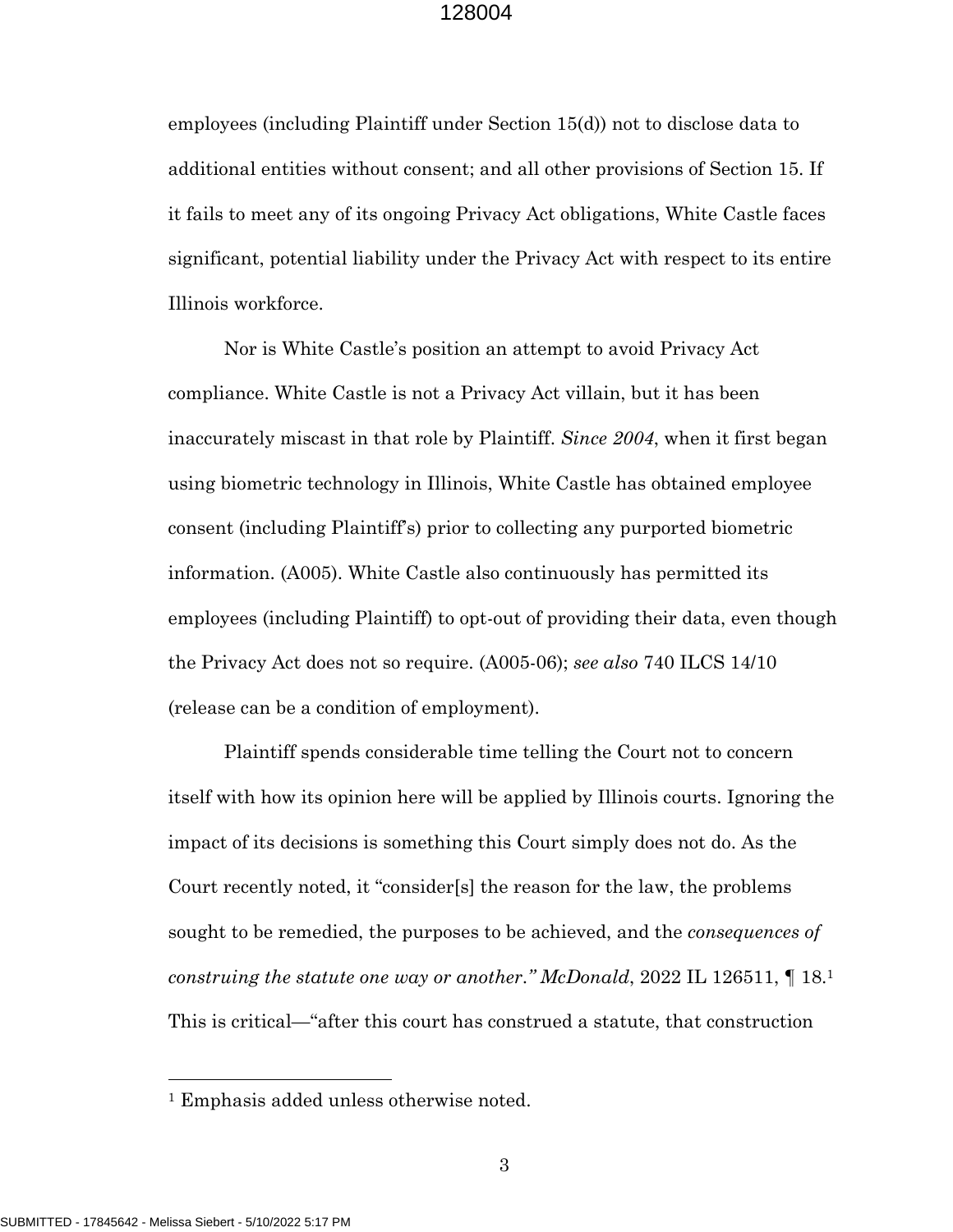becomes, in effect, a part of the statute" and can only be changed by legislative amendment. *Int'l Ass'n of Fire Fighters*, 2022 IL 127040, ¶ 17 (citation omitted). The decision now before the Court implicates fundamental Illinois accrual principles, upon which only this Court can provide "authoritative guidance." *Cothron II*, 20 F.4th 1156, 1166 n.2 (7th Cir. 2021) (A078).2 Put simply, the Court's precedent has the "force of law" and must be clear so lower courts may follow. *Int'l Ass'n of Fire Fighters*, 2022 IL 127040, ¶ 19.

White Castle respectfully requests that the Court answer this important certified question by finding that Section 15(b) and Section 15(d) claims accrue once, upon the first collection (scan) or disclosure (transmission) of biometric data.

### **ARGUMENT**

# **I. A Privacy Act claim under Section 15(b) and (d) accrues once.**

# **A. Under the Court's precedent, Privacy Act injuries occur once under Sections 15(b) and (d), and thus claims accrue once.**

Almost two decades ago in *Feltmeier*, 207 Ill. 2d at 279, the Court set forth basic principles of claim accrual. Where there is a "single overt act" from which subsequent damages may flow, a claim accrues "on the date the defendant invaded the plaintiff's interest and inflicted injury." *Id.*

 $\overline{a}$ 

<sup>2</sup> White Castle uses the same short terms here as in its opening brief.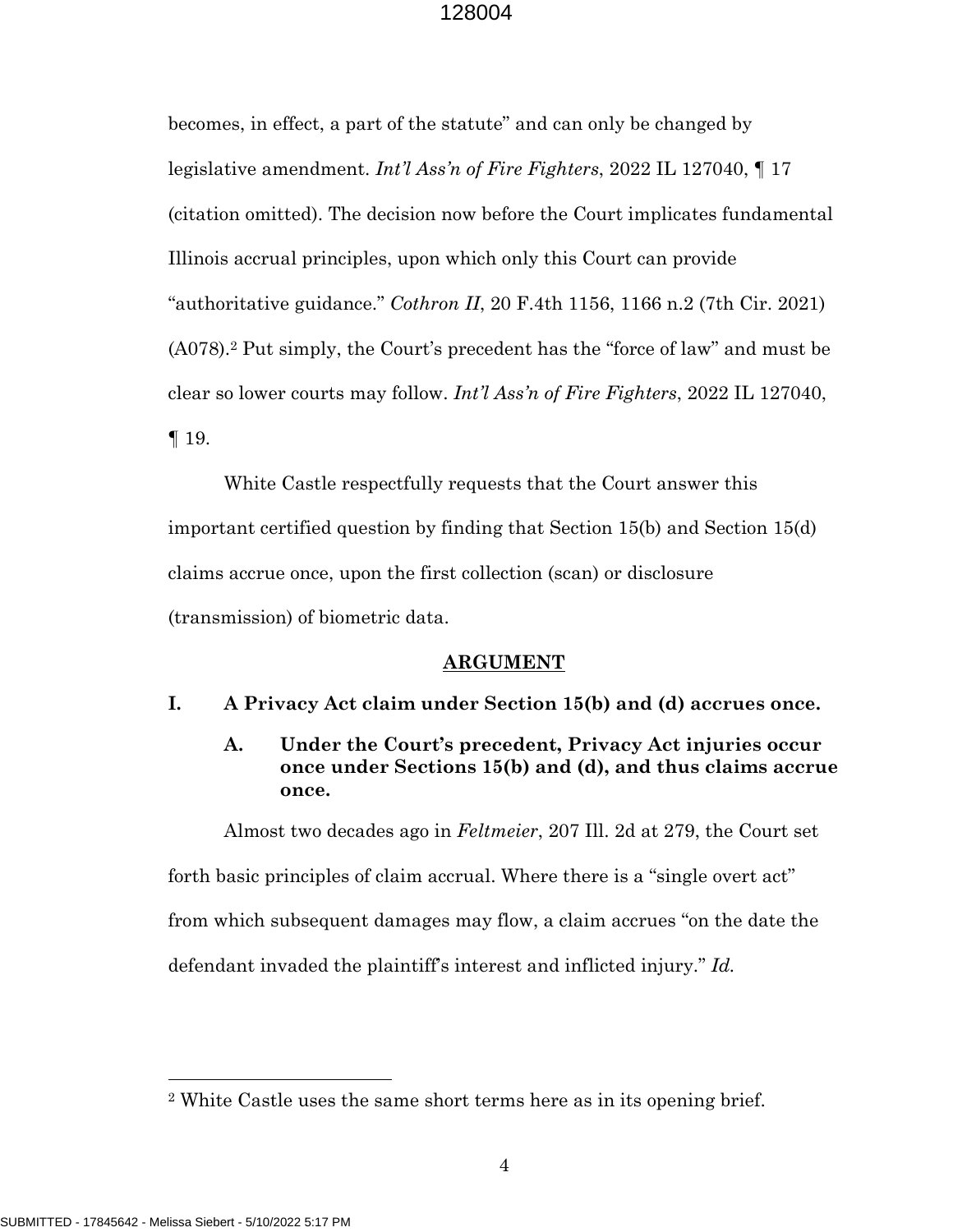Yet Plaintiff deems *Feltmeier* "inapposite," without citing case law to support a different claim accrual method. Pl. Br. at 21. She premises her misdirected argument on the "discovery rule," rejected as inapplicable in *Feltmeier*, regarding when a party reasonably should know they have been injured and have a claim. *See Feltmeier*, 207 Ill. 2d at 284-85. Like *Feltmeier*, this appeal does not involve the discovery rule; it involves *Feltmeier*'s holding that a claim accrues based on a "single overt act," when an interest is invaded, and an injury occurs. *Id.* at 279. The claim accrues once, even if the effects of the injury may be ongoing. *Id*.

This Court has consistently and repeatedly defined the nature of a Privacy Act injury in alignment with *Feltmeier*'s single-claim accrual analysis. *Rosenbach* articulates that the Privacy Act "codified" a "right to privacy in and control over" one's biometric data. *Rosenbach*, 2019 IL 123186, ¶ 33. Biometric privacy rights are invaded when control of the data is lost non-consensually, at which point the "right of the individual to maintain his or her biometric privacy *vanishes into thin air.*" *Id*. ¶ 34. At this point, the "precise harm the Illinois legislature sought to prevent is then realized." *Id.*; *see also McDonald*, 2022 IL 126511, ¶ 24*.* Under *Rosenbach*, a Privacy Act injury occurs when the right to privacy in and control over biometric data is lost.

*West Bend* confirms this conclusion, holding that the Act "protects a *secrecy interest*—here, the right of an individual to keep his or her personal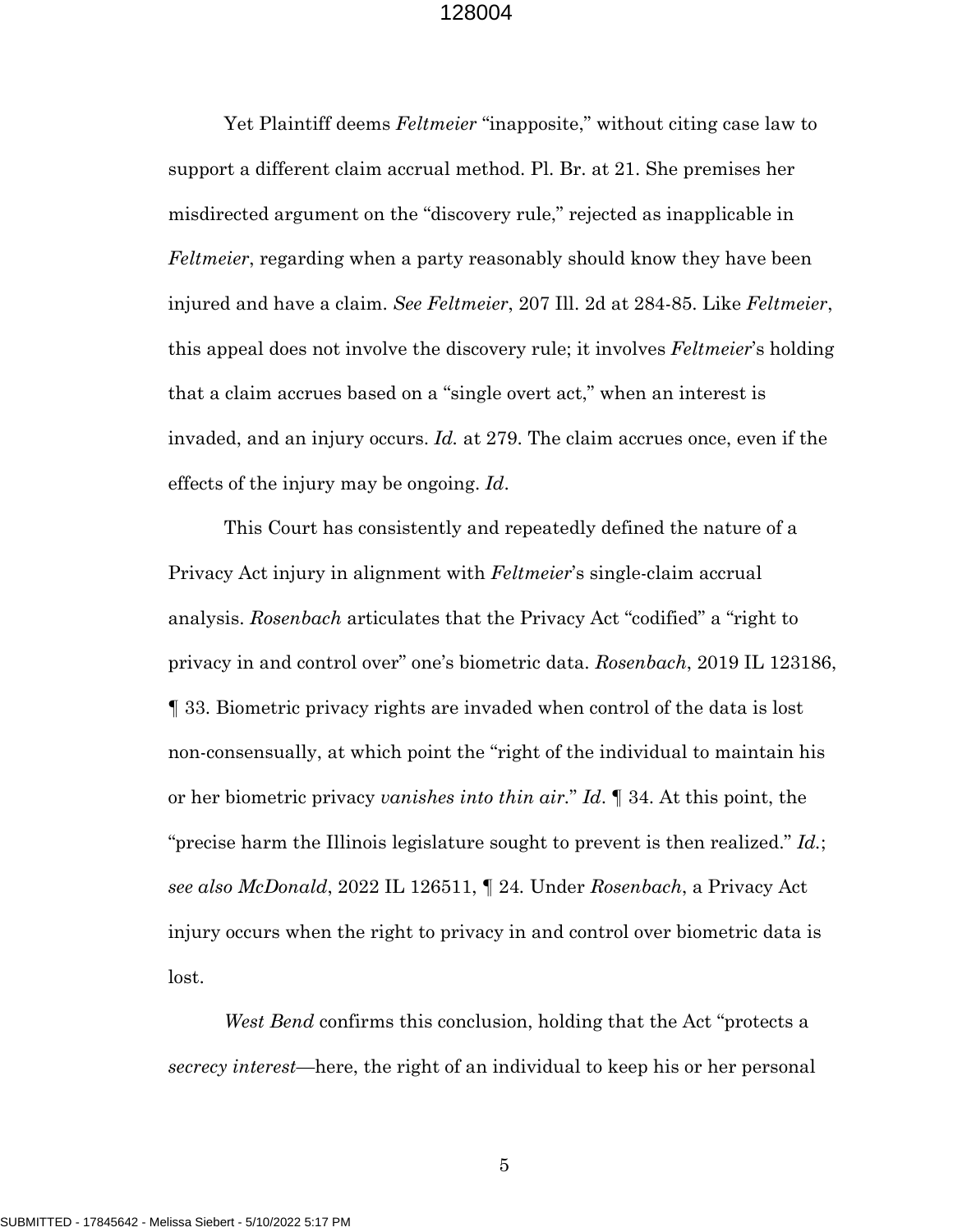identifying information like fingerprints secret." *West Bend*, 2021 IL 125978, ¶ 46. Once biometric information is obtained or disclosed, an individual's "right to keep certain information confidential" is violated, and the data's "secrecy" is lost. *Id.* ¶ 45.

The Court's opinions thus lead to one conclusion—a Privacy Act injury occurs the first time the data is either non-consensually collected or disclosed. At that point, the individual has lost control of their data, and it is no longer secret or private. *Rosenbach*, 2019 IL 123186, ¶ 34.

The injury defined in *Rosenbach* is a "precise harm" which cannot be undone. *See McDonald*, 2022 IL 126511, ¶ 43 (describing a singular "lost opportunity to say no" to collection of biometrics). One cannot be reinjured by subsequent use or disclosure of the same biometric data between the same parties for the same purpose. Once White Castle allegedly obtained Plaintiff's first scan, no secret remained. And, once White Castle allegedly disclosed her first scan to purported third-party vendors, they also knew the secret. It was then, under *Rosenbach*, that any arguable injury occurred and claim accrued. Plaintiff's right to privacy in and control over her biometric data, which was codified in 2008, "vanished into thin air" 14 years ago, following her first, post-Act scan and White Castle's first purported automatic disclosure to its third-party vendors.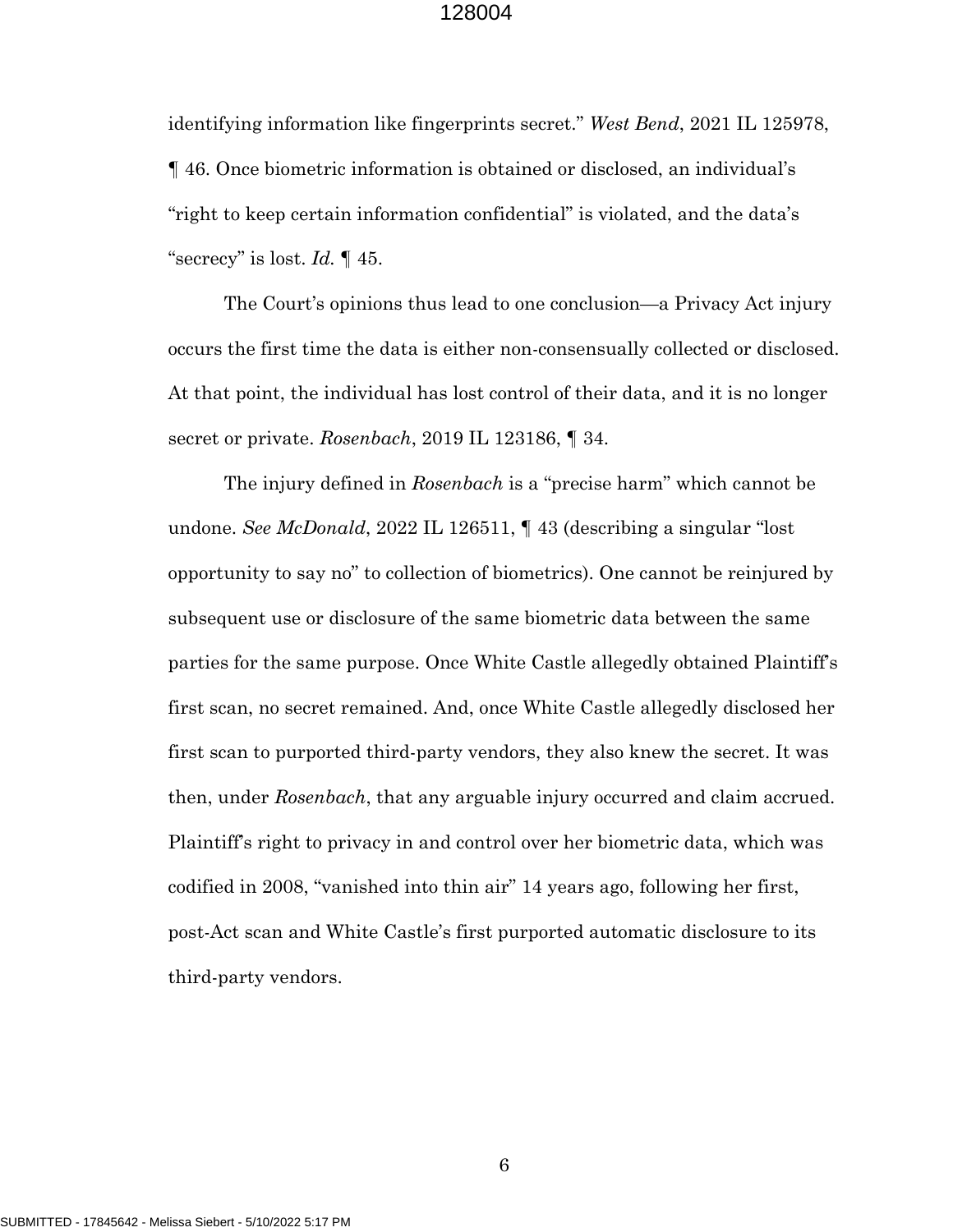# **B. Plaintiff cannot avoid single-claim accrual by mischaracterizing the nature of Privacy Act injuries.**

Plaintiff contends Privacy Act injuries have nothing to do with a loss of control over or privacy in one's biometric data. Pl. Br. at 20-21. Her position cannot be squared with *Rosenbach*'s holding that the Privacy Act "codifie[s] that individuals possess a right to privacy in and control over their biometric identifiers and biometric information." *Rosenbach*, 2019 IL 123186, ¶ 33. It is, as *Rosenbach* stated, "the right of the individual to maintain [his or] her biometric privacy" that "vanishes into thin air," and the injury flows therefrom. *Id*. ¶ 34.

Contrary to *Rosenbach*'s clear language, Plaintiff deems the fact that the injury results from loss of privacy and control a "faulty" or "false" argument. Pl. Br. at 18, 20. She insists Privacy Act injuries are "informational" and arise from the failure to provide the correct "mechanism" of notice and consent. *Id*. at 21. *Rosenbach* forecloses this argument. The *Rosenbach* defendants did not contest that they had collected the plaintiff's biometrics "without first following the statutorily prescribed protocol." *Rosenbach*, 2019 IL 123186, ¶ 22. They argued, however, that their violation of the Act (the failure to provide notice and obtain consent) was nonsubstantive and purely procedural, not resulting in actual harm. *Id*.

The Court firmly rejected the "procedural" argument, noting that "such a characterization . . . misapprehends the nature of the harm our legislature is attempting to combat through this legislation." *Id*. ¶ 34; *see also Bryant v.*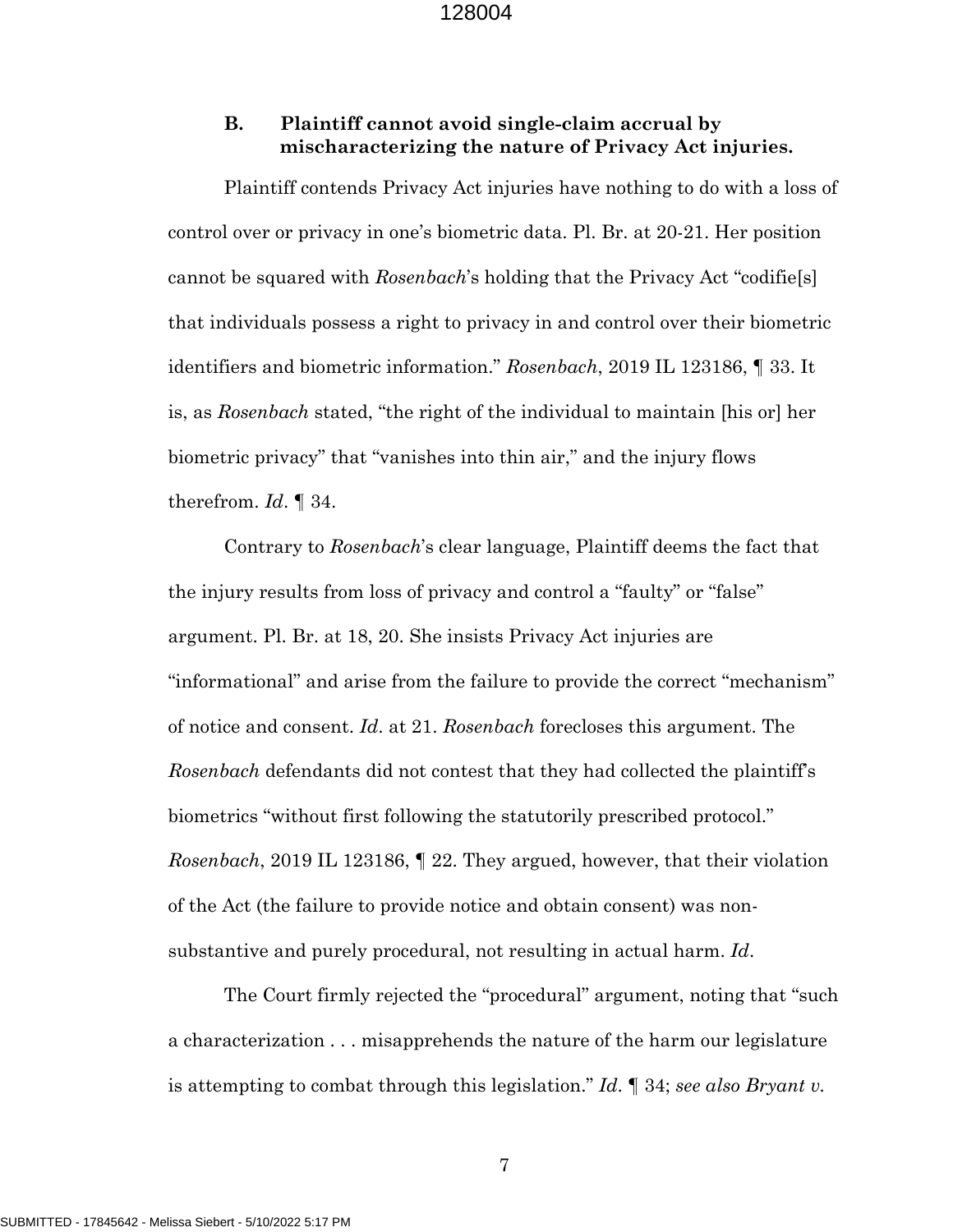*Compass Group USA, Inc.*, 958 F.3d 617, 624 (7th Cir. 2020) (Because plaintiff asserted a "violation of her own rights" in "her private information," her injury "was no bare procedural violation."). Although *Rosenbach* set a low pleading bar to bring a Privacy Act claim, it also clarified that a "real and significant injury" occurs, the nature of which is the key to the claim-accrual question before the Court. *See Rosenbach*, 2019 IL 123186, ¶ 34. The "precise harm" is the loss of the right to privacy in and control over biometric data. *Id.*

Plaintiff's insistence that her purported injury flows solely from the Privacy Act's technical notice and consent procedures literally elevates forms over substance. It is not possible to read *Rosenbach* as creating a right, over and over, to receive forms containing "magic words" and to be injured repeatedly by the absence of such "magic words." The Privacy Act's procedural duties merely serve to "define the contours" of the privacy right, but they are not the right itself. *Id*. ¶ 33. It is the loss of the right to retain control over and privacy in one's biometric data that results in the "precise harm the Illinois legislature sought to prevent," and which is a "real and significant" injury. *Id*. ¶ 34; *see also West Bend*, 2021 IL 125978, ¶¶ 45-46; *McDonald*, 2022 IL 126511, ¶ 43 (Privacy Act injuries are "personal and societal"); *Bryant*, 958 F.3d at 626 (injury is "substantive and personal"). The loss-of-control injury is "real and significant" because loss of privacy and secrecy in biometric information also happens once and has unalterable consequences. The data (as between the same parties) can never be private or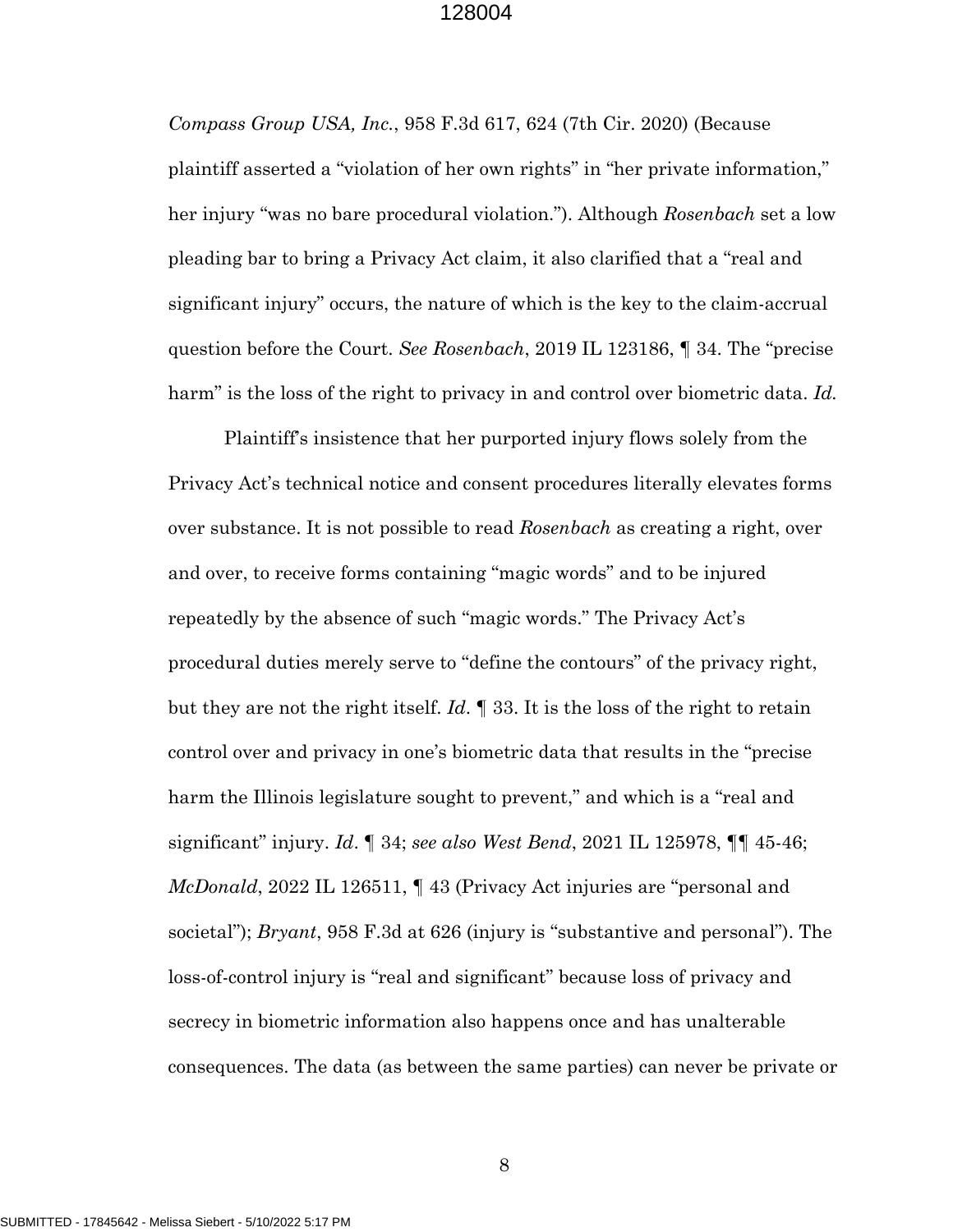secret again—the privacy right has vanished forever. *Rosenbach*, 2019 IL 123186, ¶¶ 33-34.

In effect, Plaintiff is asking the Court to ignore *Rosenbach* because it suits her position in this case. Moreover, applying Plaintiff's "informational injury" claim accrual theory leads to the same outcome—her Section 15(b) claim still accrues only once. Without the information, she gave up her privacy and secrecy interest in the data, lost control of it, and her claim accrued. *See Rosenbach*, *supra*. The Court should follow its previous decisions in *Rosenbach*, *McDonald*, and *West Bend* by holding that the initial loss of privacy and control is the only injury. There is no subsequent injury contemplated by the Privacy Act.

# **C. Single-claim accrual applies to analogous privacy-based claims.**

Because a loss of privacy or control cannot be undone, single accrual principles that apply to traditional privacy actions likewise apply to Privacy Act claims. In *Bank of Ravenswood*, which Plaintiff does not address but White Castle discusses at length in its opening brief, the City of Chicago constructed a subway tunnel in 1988, but the subway did not begin to run until 1993. *Bank of Ravenswood v. City of Chicago*, 307 Ill. App. 3d 161, 168 (1st Dist. 1999). Despite this, the "single overt act" resulting in the plaintiff's privacy injury was the construction of the tunnel. *Id.* The claim did not accrue anew each day the tunnel continued to exist or each time the train ran beneath plaintiff's property. *Id*. The claim accrued when the tunnel was built,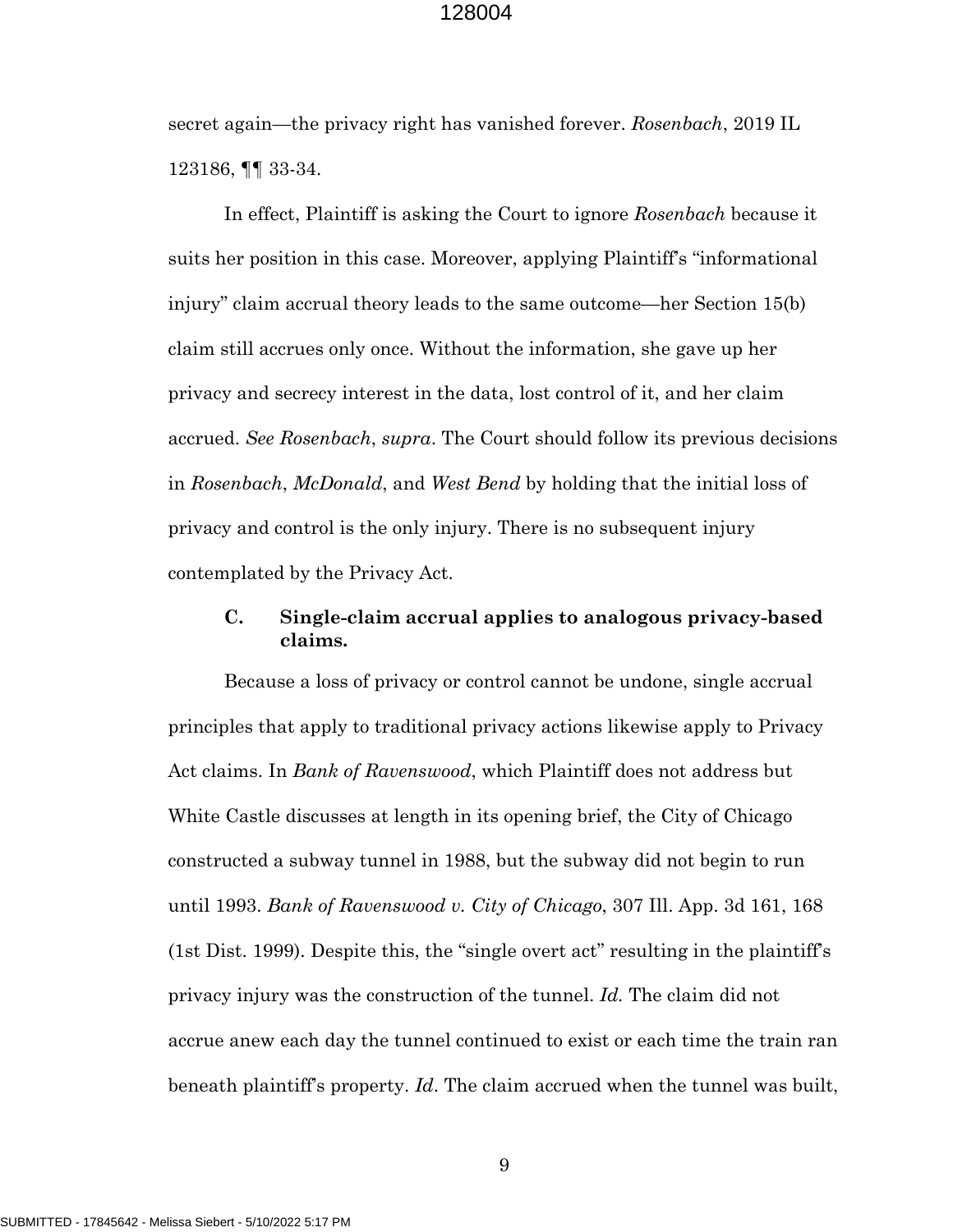and the plaintiff's right to privacy was initially lost. *Id*. The same principles apply here. Plaintiff's claim also accrued at the point when she lost privacy and control of her biometric data.

In the context of privacy claims premised on transmission of private information to a third party, the injury occurs, and the claim accrues, when private information is disclosed to a specific group or audience. Repeated disclosure of the same private data to the same group or audience does not result in additional injury—the injury occurs when the information is first disclosed, and is no longer a secret from that group. *See Ciolino v. Simon*, 2021 IL 126024, ¶ 38. The rule serves an important policy objective in our increasingly digital world: prevention of an endless limitations period. *Pippen v. NBCUniversal Media, LLC*, 734 F.3d 610, 616 (7th Cir. 2013)*.*<sup>3</sup> The Privacy Act's purpose of preventing problems before they occur (*see Rosenbach*, 2019 IL 123186, ¶ 37) cannot be served by an endless tolling of the statute of limitations.

Respectfully, Plaintiff's contention that Privacy Act claims are singularly important does not justify ignoring claim accrual rules. A stale claim is untimely, no matter how important the right at issue may be. Were it otherwise, a host of claims would not have any limitations period at all. Claim accrual and resulting statutes of limitations apply equally to Privacy Act defendants and defendants facing similar privacy claims.

<sup>3</sup> *See* White Castle Br. at 37 (collecting cases).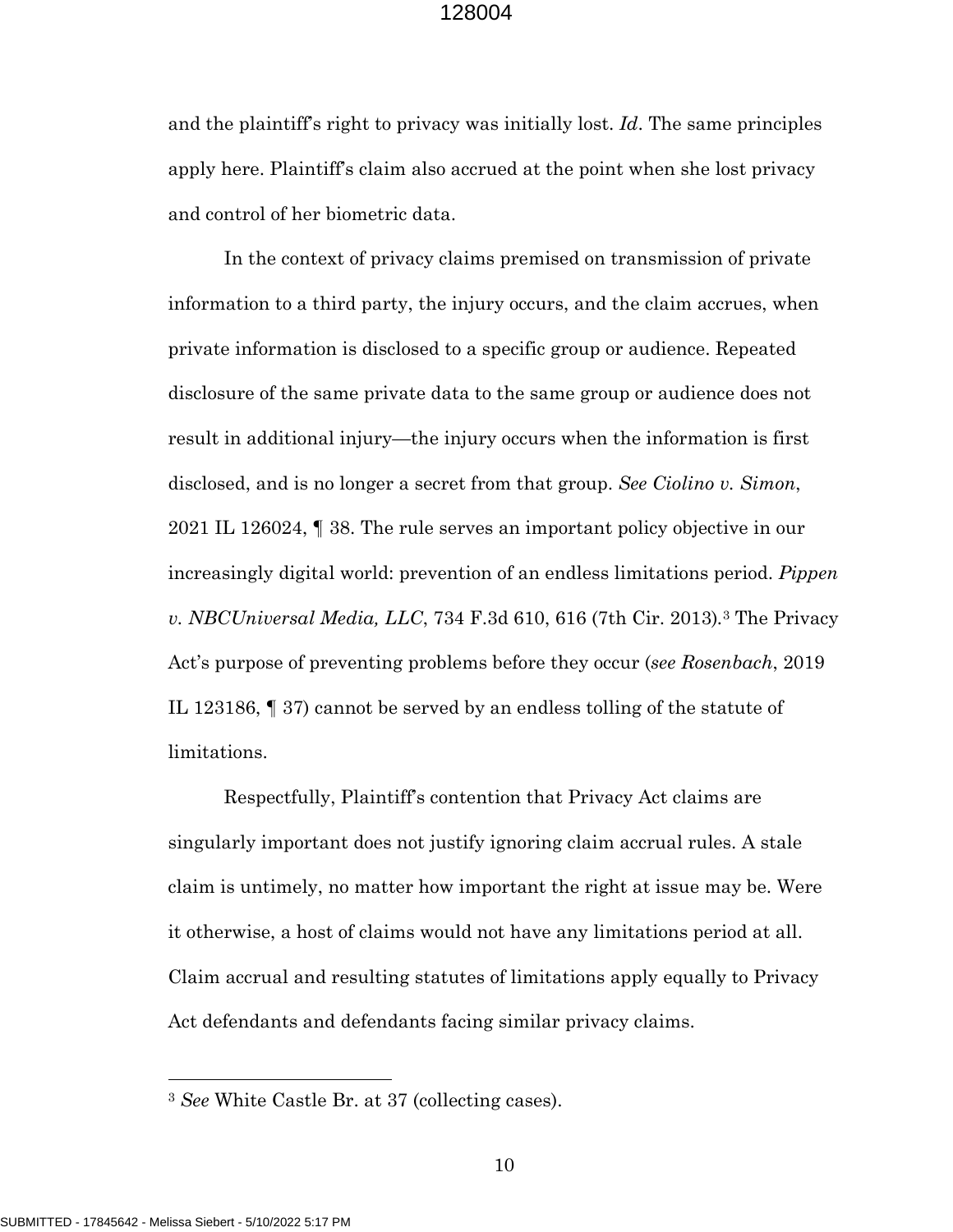# **II. The plain text of the Privacy Act statute supports a singleaccrual rule.**

Of course, in addition to its precedent interpreting the Privacy Act, the Court must consider the text of the Act itself. Plaintiff suggests the Court cannot consider legislative intent absent ambiguity. Pl. Br. at 14-15. However, it is a "basic principle[] of statutory construction" that "[w]hen construing a statute, [the Court's] primary objective is to ascertain and give effect to the legislature's intent." *Rosenbach*, 2019 IL 123186, ¶ 24. Whatever statute needs interpretation, the Court looks "to canons of statutory construction to glean [the legislature's] intent." *Int'l Ass'n of Fire Fighters*, 2022 IL 127040, ¶ 19.

As the Court recognizes repeatedly, Illinois courts interpret statutory language by looking to the text itself and determining the plain and ordinary meaning of the statute's words, as well as by considering "the reason for the law, the problems sought to be remedied, the purposes to be achieved, and the consequences of construing the statute one way or another." *McDonald*, 2022 IL 126511, ¶ 18. The Court has done this when interpreting the Privacy Act by turning to reliable dictionary definitions (*e.g.*, *Rosenbach*, 2019 IL 123186, ¶ 32), looking at how other statutes use the same language (*id.* ¶ 25), applying relevant canons of construction (*id*. ¶ 29), consulting its relevant prior interpretations (*id.* ¶¶ 30-31), and evaluating the purpose of the statute (*id.* ¶ 37). *See West Bend*, 2021 IL 125978, ¶¶ 39-42 (considering how other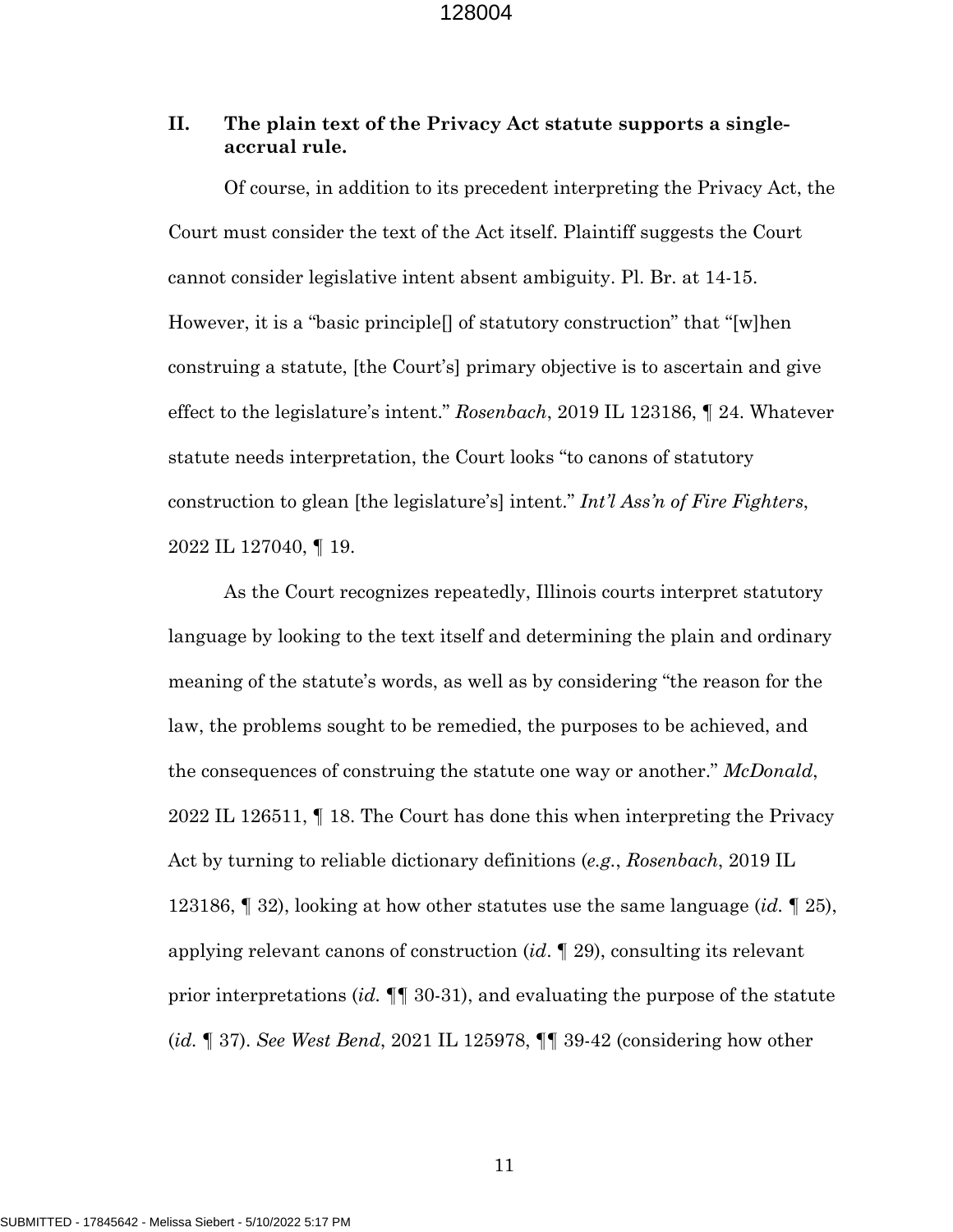courts, dictionaries, and legal literature have defined "publication"). Those tools should be equally utilized here.

# **A. Plaintiff's reliance on** *Watson* **to interpret Section 15(b)'s text is misplaced.**

Plaintiff relies heavily on *Watson v. Legacy Healthcare Financial Services, LLC*, 2021 IL App (1st) 210279, to suggest Section 15(b) claims accrue with each scan. *Watson* involved an appeal following the circuit court's dismissal of Section 15(a) and (b) claims on statute of limitations grounds. The circuit court, relying on *Feltmeier*, held the Privacy Act claims accrued, and damages flowed, from the initial act of collection and storage of plaintiff's handprint without "first complying with the statute." (*See* A052). By contrast, the First District relied exclusively on its own analysis of the text and the lower federal court decision in *Cothron I*, declining to acknowledge the circuit court decisions that disagreed with *Cothron I*. *Watson*, 2021 IL App (1st) 210279, ¶ 45 n.2; *see also* A029-56 (circuit court decisions). Other than citing *Rosenbach* in passing for the proposition that dictionary definitions are appropriately considered in textual analysis, *Watson* failed to rely on the Court's Privacy Act decisions. The First District's interpretation is wrong. Neither Section 15(b)'s text nor this Court's Privacy Act opinions support it.

#### **1.** *Watson***'s interpretation of Section 15(b) is faulty.**

The *Watson* court erred because the definitions it adopted do not match its conclusion. *Watson* considered dictionary definitions of "capture" and "collect." As discussed in White Castle's opening brief, those verbs, and the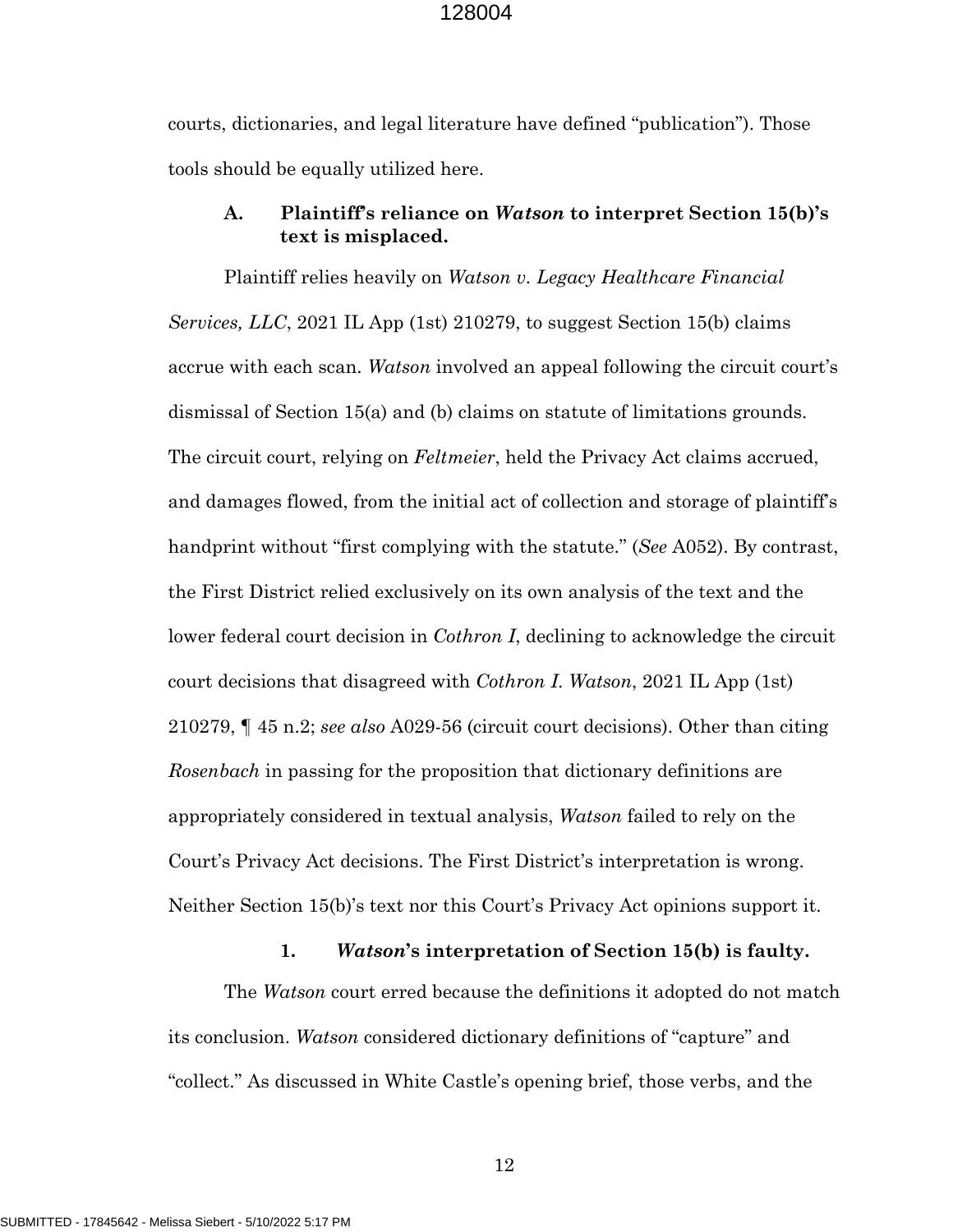others in Section 15(b), mean to gain control of something—here, biometric information. *See* White Castle Br. at 23-27. *Watson* came close to reaching that correct conclusion. It acknowledged that "capture" means "to record in a permanent file (as in a computer)" or "to take by force or stratagem; take prisoner; seize." *Watson*, 2021 IL App (1st) 210279, ¶ 58. *Watson* further noted that "collect" means "to gather or exact from a number of persons or sources" or "to gather together; assemble," as in "[t]he professor collected the students' exams." *Id.* ¶ 59. But it then missed the mark.

Applying the First District's textual analysis, Section 15(b)'s terms "capture" and "collect" mean to obtain control. Specifically, the professor collects exams from students with the intent of keeping them. The professor could not collect those exams a second time; they would already be collected and in her control. Similarly, on its face, the definition of "capture" requires establishing control, as in the creation of a permanent file or a seizure of property. Reading these terms together, then, would lead to the following interpretation of Section 15(b): before gaining control of a user's biometric information, an entity must first inform the user of its actions. *See also McDonald*, 2022 IL 126511, ¶ 21 (Privacy Act "mandates that, *before* obtaining an individuals' fingerprint, a private entity must" provide notice and "must also obtain a signed 'written release' from an individual *before* collecting her biometric" data (citing 740 ILCS 14/15(b)).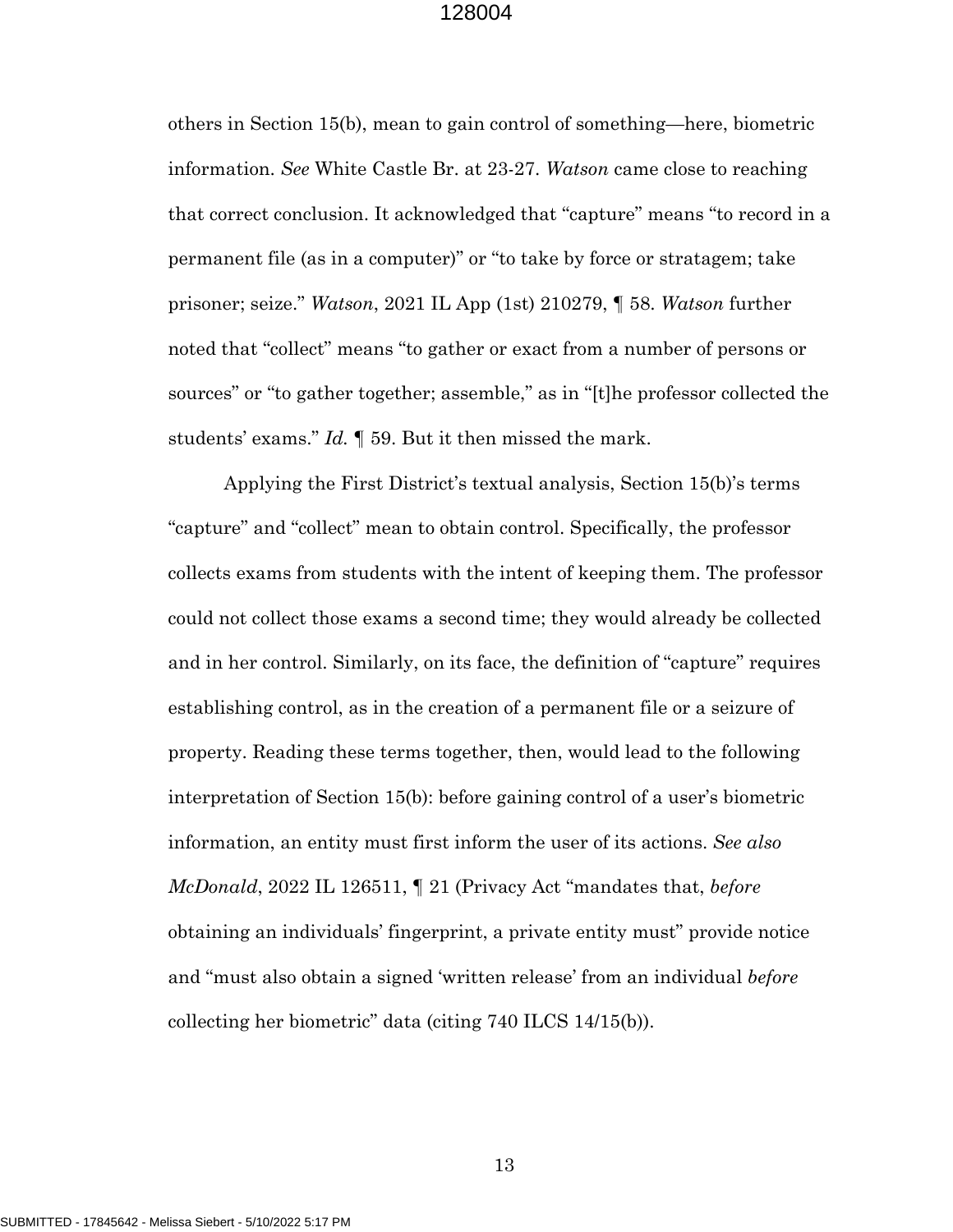Yet the First District—relying on *Cothron I*, but without further analysis of its own—held that "the dictionary definitions confirm our reading of the plain language of the statute that its obligations applied to each and every hand scan." *Watson*, 2021 IL App (1st) 210279, ¶ 60. This is wrong. The dictionary definitions point in the exact opposite direction.

# **2.** *Watson* **disregards this Court's Privacy Act precedent.**

Moreover, *Watson*'s conclusion is contrary to *Rosenbach*. Despite acknowledging that the plain meanings of the verbs in Section 15(b) indicate or mean to gain control, the *Watson* court nonetheless declared that every collection and capture constitutes a new injury. *Id*. ¶ 69. This makes no sense in light of the Court's definition of a Privacy Act injury as the loss of control over and privacy in biometric data. Once control is lost, it is lost. It "vanishes." *Rosenbach*, 2019 IL 123186, ¶ 34.

The First District held that "before collection or capture, an entity must 'first' inform a subject and receive a release." *Watson*, 2021 IL App (1st) 210279, ¶ 53. But it interpreted the use of "first" in Section 15(b) as meaning "unless it first each time." Such a reading is inconsistent with how *Rosenbach* defines what it means to be aggrieved under the Privacy Act. In reaching this faulty conclusion, the First District relied heavily on *Cothron I*, which misquoted *Rosenbach* to reach the same faulty conclusion.

*Cothron I* cited *Rosenbach* for the proposition that "a person is 'aggrieved within the meaning of Section 20 of the [BIPA] and entitled to seek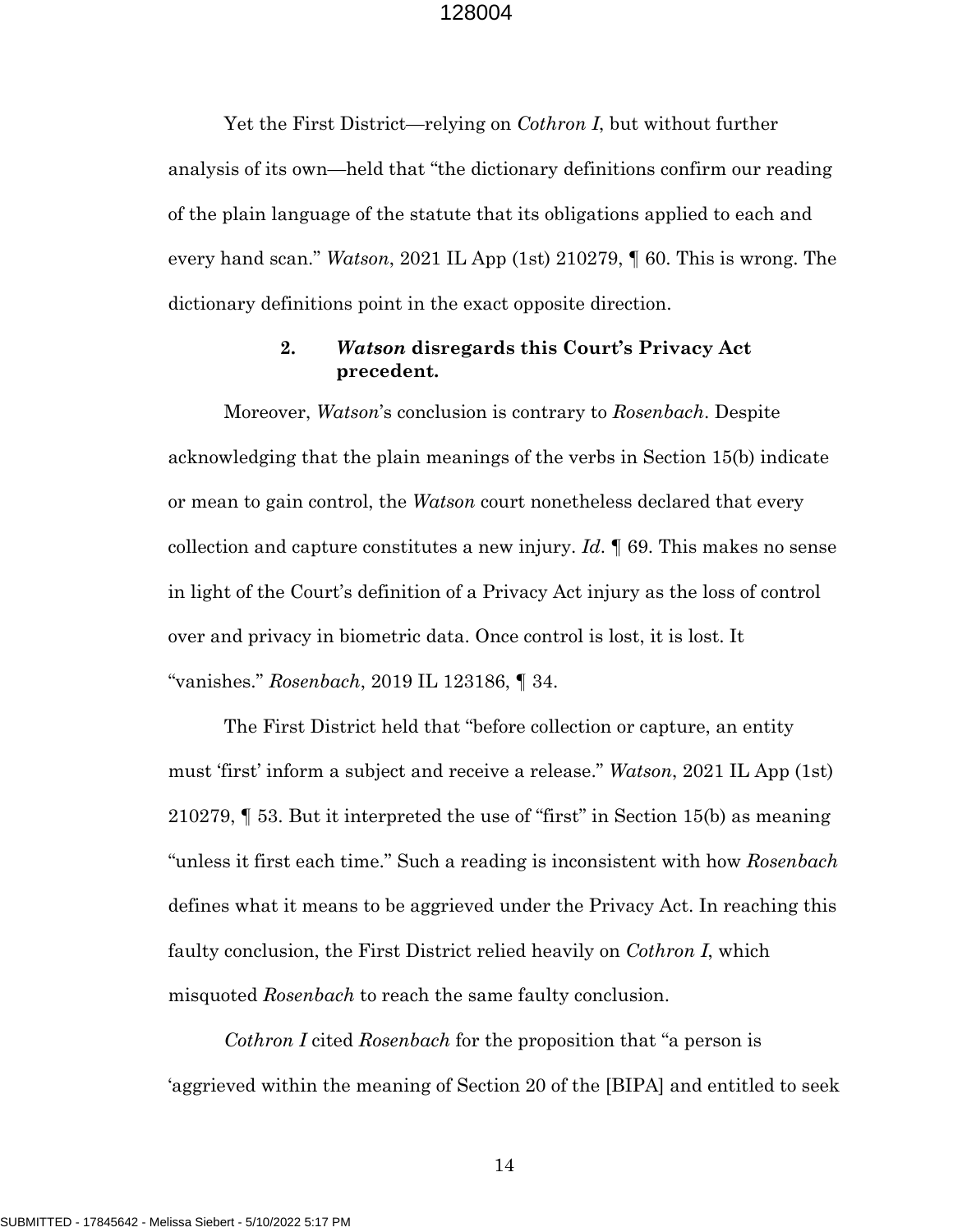recovery under that provision' *whenever* 'a private entity fails to comply with one of section 15's requirements.'" *Cothron I*, 477 F. Supp. 3d 723, 730 (N.D. Ill. 2020) (A064) (quoting *Rosenbach*, 2019 IL 123186, ¶ 33). *Rosenbach* does not use the term "whenever." *Rosenbach* actually held that "*when* a private entity fails to comply with one of section 15's requirements, that violation constitutes an invasion, impairment, or denial of the statutory rights of any person or customer whose [biometrics] is subject to the breach." *Rosenbach*, 2019 IL 123186, ¶ 33. "When" indicates a specific point in time, and has a very different connotation than the term "whenever," which indicates multiple instances. *Cothron I*'s change of the term "when" to "whenever" forms the premise for its conclusion that claim accrual occurs with each collection, which is not what *Rosenbach* held.

*McDonald* emphasizes the incongruity between *Cothron I* and *Watson*, and this Court's Privacy Act precedent. In *McDonald*, the Court explained that the invasion at issue is "*the* lost opportunity 'to say no.'" *McDonald*, 2022 IL 126511, ¶ 43. Section 15(b) notice and consent must occur "*before* collecting" to avoid the singular lost opportunity. *Id.* ¶¶ 5, 43. As between one individual and one entity, there is a singular lost opportunity to say no, and that happens at the first collection. Said differently, an entity must obtain informed consent *before* it first collects biometrics—not *whenever* it collects biometrics.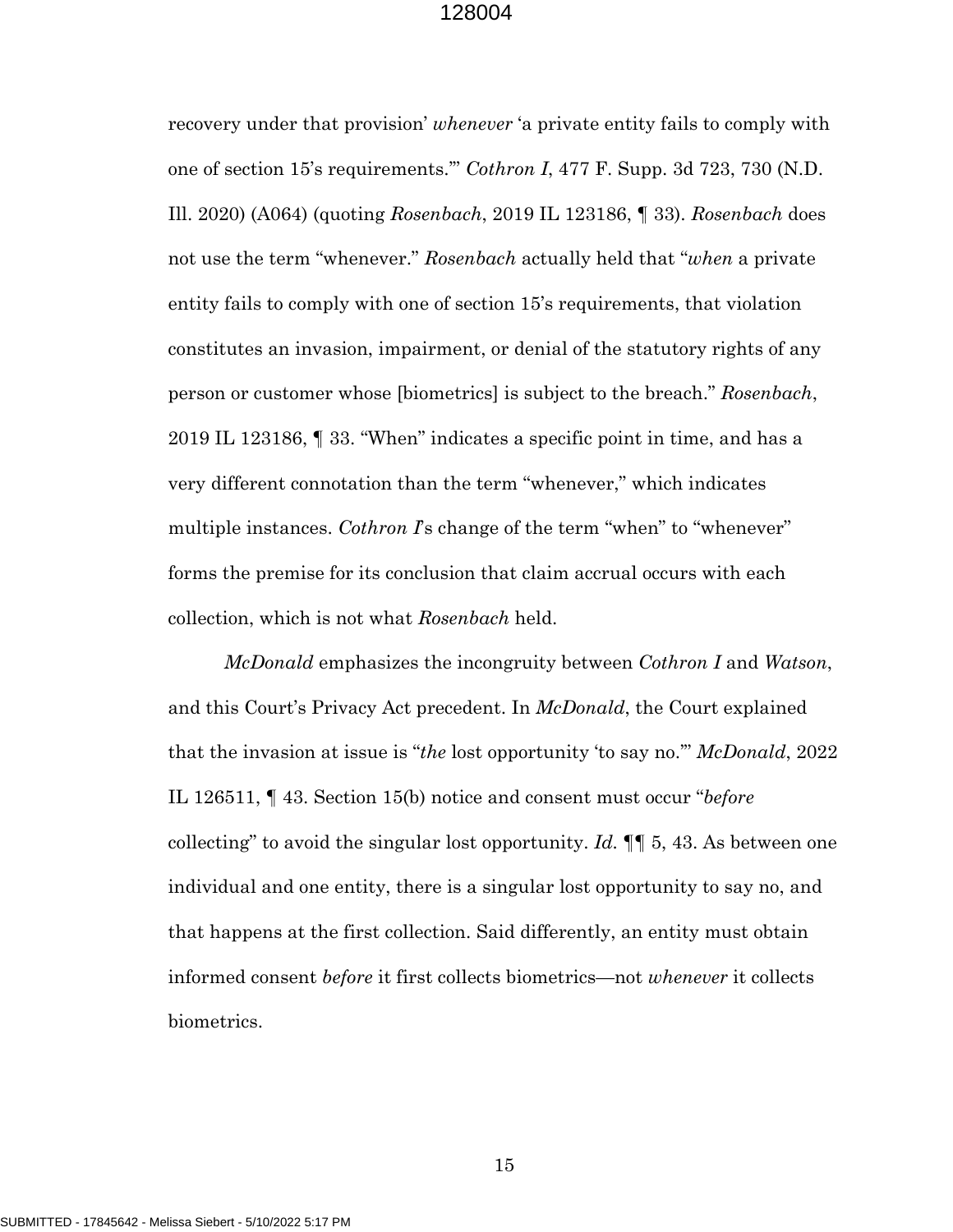# **B. Under Section 15(d), no new injury is created by redisclosure of the same information to the same third party.**

Section 15(d) provides that a private entity may not "disclose, redisclose, or otherwise disseminate" biometrics without consent. 740 ILCS 14/15(d). Plaintiff argues that "redisclose" must mean the same biometric data is "disclosed again" to the same entity. Pl. Br. at 12-13. This is incorrect. "Redisclose" means to newly make known, which must implicate a new entity. *See Cothron II,* 20 F.4th at 1163 (A076) ("[R]epeated transmissions of the same biometric identifier to the same third party are not new revelations.").

To this end, the principle of *noscitur a sociis* is instructive. A "word is known by the company it keeps." *Corbett v. Cty. of Lake*, 2017 IL 121536, ¶ 31. Accordingly, "[i]t is a general rule that words grouped in a list should be given related meaning." *Dynak v. Bd. of Educ. of Wood Dale Sch. Dist.*, 2020 IL 125062, ¶ 22 (citing *Corbett*, 2017 IL 121536, ¶ 31). Thus, as the Seventh Circuit suggested, "disclose, redisclose, or otherwise disseminate" is simply a way to ensure that all disclosure-like acts are covered. *See Cothron II*, 20 F.4th at 1164 (A076).

In addition, to the extent the Court has any doubt about the plain meaning of "redisclose," it is appropriate to look to other Illinois statutes to see how the legislature used the term there—just as the Court has done to interpret the Privacy Act and the Seventh Circuit did in certifying the question. *See Rosenbach*, 2019 IL 123186, ¶ 25; *Cothron II*, 20 F.4th at 1164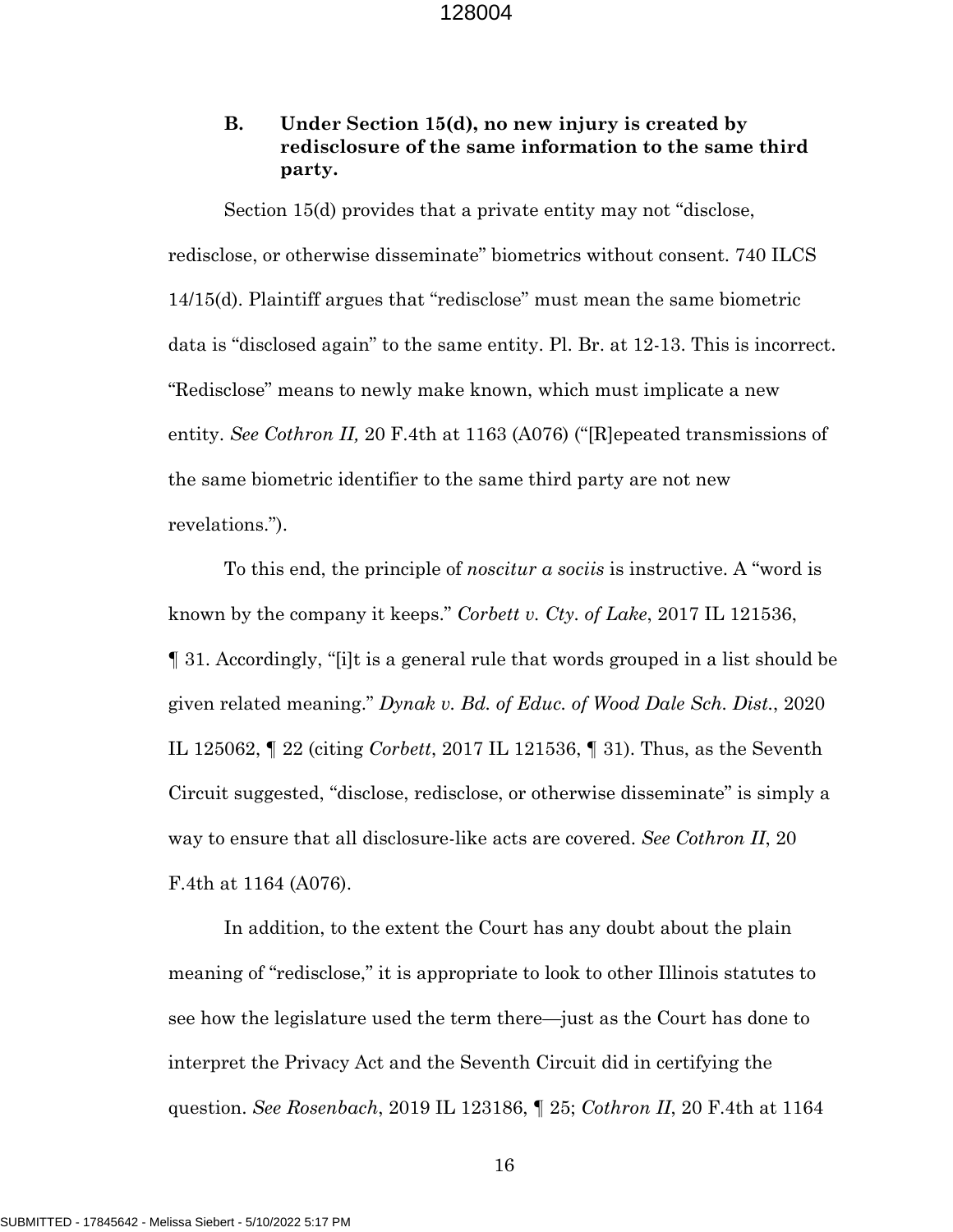n.1 (A076); *see also State v. Mikusch*, 138 Ill. 2d 242, 247-48 (1990) (Legislature presumed to act "rationally and with full knowledge of all previous enactments."); *Christ Hosp. & Med. Ctr. v. Ill. Comprehensive Health Ins. Plan*, 295 Ill. App. 3d 956, 961 (1st Dist. 1998) (Legislative intent may be discerned from use of the same term in "other Illinois statutes.").

The word "redisclose" appears 16 times in Illinois statutes. Every time, it means an individual or an entity is prohibited from disclosing information already received to a new or downstream individual or entity. *See, e.g.*, 210 ILCS 45/3-801.1 (under Nursing Home Care Act, no state agency may "redisclose" records of a person with a disability without advance written notice); 210 ILCS 47/3-801.1 (same prohibition for ID/DD Community Care Act); 405 ILCS 45/3(C) (same prohibition in Mentally Ill Persons Act). The Mental Health and Developmental Disabilities Confidentiality Act uses "redisclose" throughout to mean new or downstream entities. Certain agencies are permitted to disclose an individual's "record or communications, without consent" to certain institutions for research and treatment purposes. 740 ILCS 110/9.1. Those institutions, however, "shall not *redisclose* any personally identifiable information, unless necessary for treatment of the identified recipient." *Id.* Similarly, a person to whom a disclosure is made under the "Therapist's disclosure" section "shall not *redisclose* any information except as provided in this Act." 740 ILCS 110/9.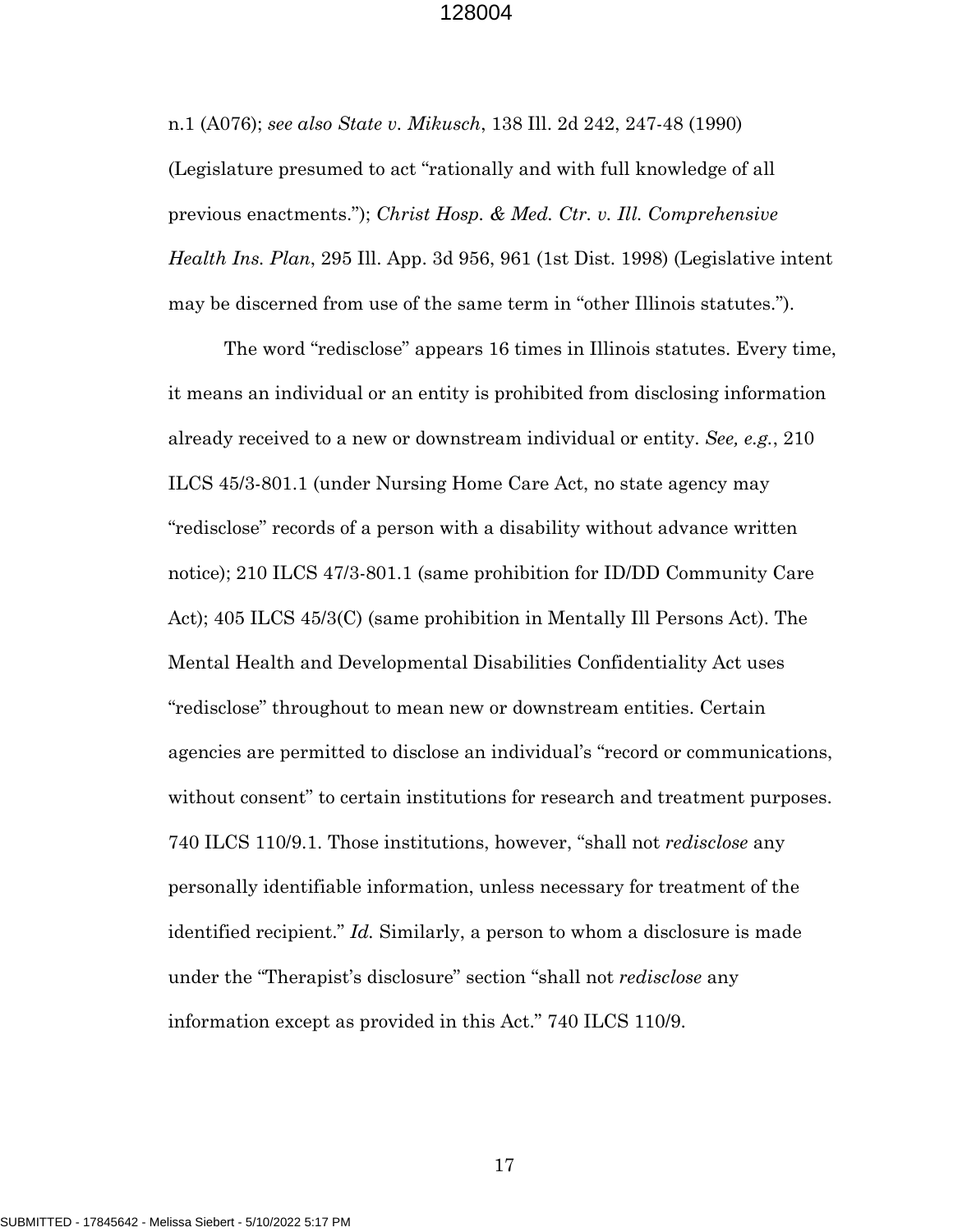It would make no sense in the context of any of the statutes above that a confidential-information violation occurs by disclosing the same confidential information to the same person who initially received it. The same is true for the Privacy Act. Repeat disclosure of the same biometric information to the same third party for the same purpose does not result in a new loss of control or secrecy. It is not a new injury.

# **C. "One and done" is not White Castle's position, and such a statement is not supported by the Privacy Act's text.**

Plaintiff proffers a mistaken description of White Castle's interpretation of BIPA's text as "one and done." According to Plaintiff, the single-claim accrual rule would mean that there are "no limit[s] on what [White Castle] could do with the data (sell it, disseminate it to anyone it likes, store it however and wherever it likes), and it never had to tell Cothron what it was doing." Pl. Br. at 19 (emphasis omitted). This significantly misunderstands White Castle's position for four reasons.

First, single accrual is not a "one-and-done" theory. White Castle is not "done" with its duty to comply with the Privacy Act after an initial scan or disclosure. White Castle continues to owe duties under the Act. White Castle must continue to obtain consent from every Illinois-based new employee prior to scanning their data, each of whom would have a timely claim now if White Castle failed to comply with its notice and consent practices. If Plaintiff's claim is considered untimely, White Castle still faces potential liability to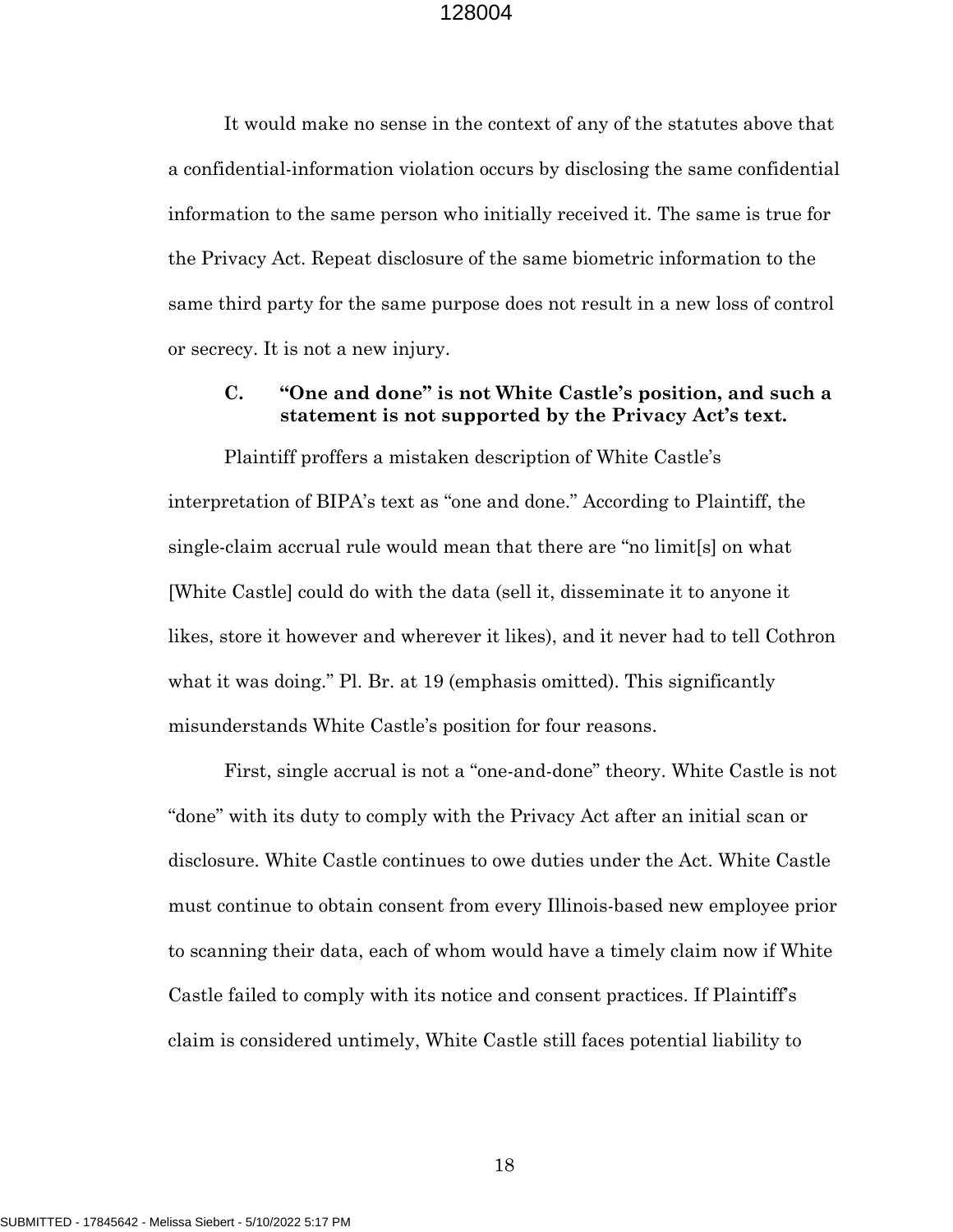employees who assert their biometric data was first scanned within the last year or five years without notice and consent.4

Second, the Privacy Act itself contains numerous provisions that serve its prophylactic goals even after the first collection or disclosure. Specifically, White Castle has a duty to safeguard information it has collected. 740 ILCS 14/15(a), (e). White Castle has an ongoing duty to destroy any biometric data that current employees have already scanned, once the data's purpose is fulfilled. *Id*. at 15(a). Section 15(c) prohibits the sale of biometrics, so any sale of biometrics would give rise to a new claim. *Id*. at 15(c). Section 15(d) prohibits the disclosure of biometrics to a third party without consent. *Id*. at 15(d). So disclosure of biometrics to a *new third party* would give rise to a new claim—a straightforward reading of the statute that has *always* been White Castle's position, no matter how many times Plaintiff and her *amici* try to twist it.

Third, to the extent a party surreptitiously collects or discloses biometrics, numerous doctrines protect against a statute of limitations running before the plaintiff learns of misconduct that she could not have learned about with reasonable inquiry. For example, the discovery rule prohibits a plaintiff's cause of action from accruing until a party knows or reasonably should know of an injury and that the injury was wrongfully

 $\overline{a}$ 

<sup>4</sup> The question of whether a one-year or five-year statute of limitations applies to Privacy Act claims is before the Court in *Tims v. Black Horse Carriers, Inc.*, No. 127801 (Ill.).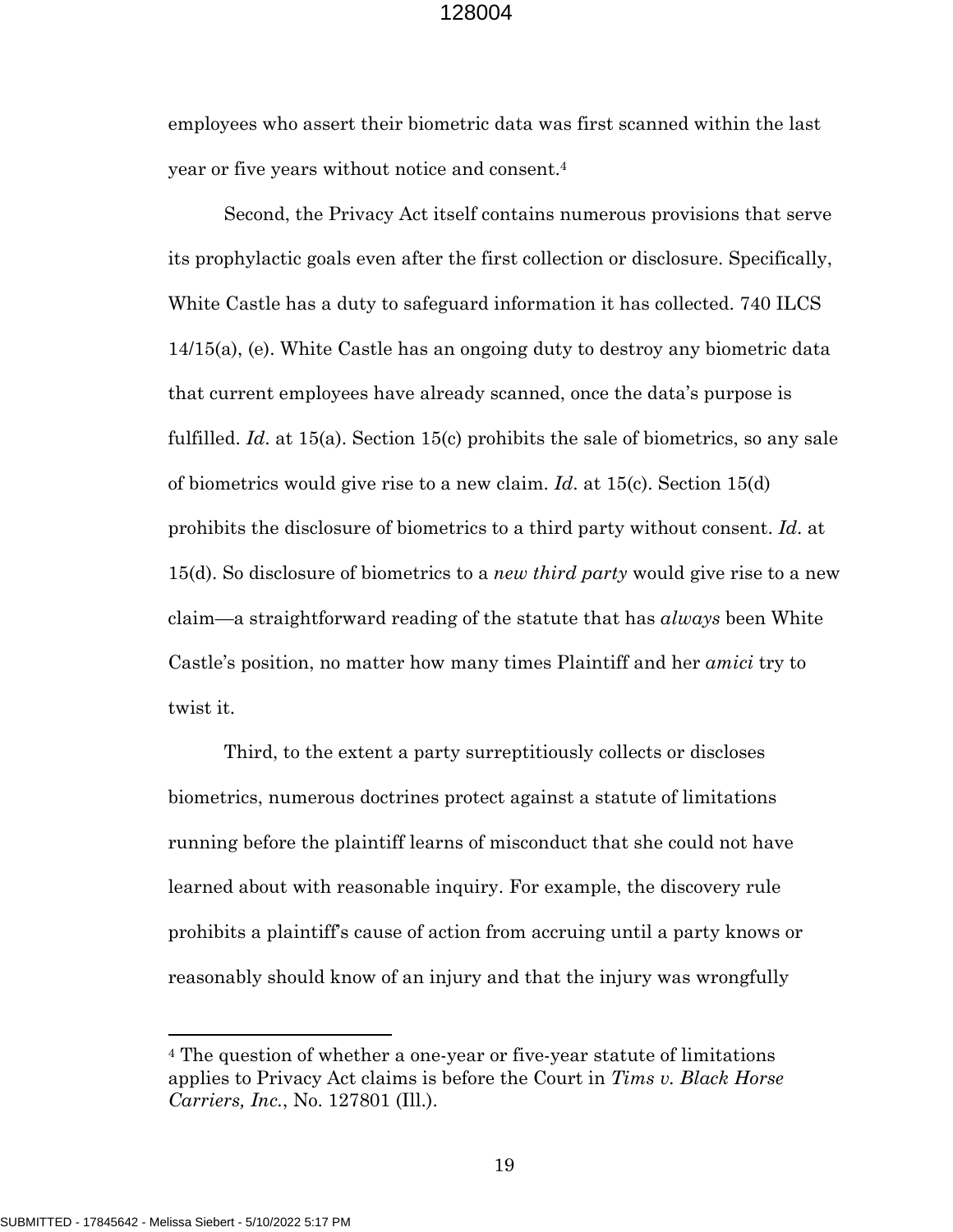caused. *Clay v. Kuhl*, 189 Ill. 2d 603, 608 (2000). Also, if a defendant fraudulently conceals unlawful conduct, the plaintiff has five years to file suit after discovering the cause of action. 735 ILCS 5/13-215. Illinois recognizes equitable tolling as well, which is appropriate if a defendant actively misleads a plaintiff or takes certain extraordinary measures to prevent a plaintiff from asserting her rights. *Clay*, 189 Ill. 2d at 614.

Fourth, Plaintiff ignores that her conduct also matters. This is not a case where White Castle surreptitiously collected Plaintiff's biometrics. To the contrary, it is uncontroverted that Plaintiff affirmatively *chose* to scan her finger. (*See* A005). To the extent Plaintiff had concerns that her biometric privacy rights were being violated, she had ample opportunity to raise such concerns and to investigate her rights. *Pyle v. Ferrell*, 12 Ill. 2d 547, 555 (1958) ("[I]gnorance of the law or legal rights will not excuse delay in bringing suit."); *People v. Lander*, 215 Ill. 2d 577, 588 (2005) (all citizens "charged with knowledge of the law").

### **III. The continuing-violation doctrine does not apply.**

In a footnote, Plaintiff suggests—without explanation or authority that the continuing-violation doctrine could apply to Privacy Act violations. Pl. Br. at 21 n.4. This argument is waived. Ill. S. Ct. R. 341(h)(7); *id.* at 341(i) ("Points not argued are forfeited."); *Young America's Found. v. Doris A. Pistole Revocable Living Tr.*, 2013 IL App (2d) 121122, ¶ 23 (citing Rule 341(h)(7), refusing to consider argument raised in footnote that contained "no citation to legal authority").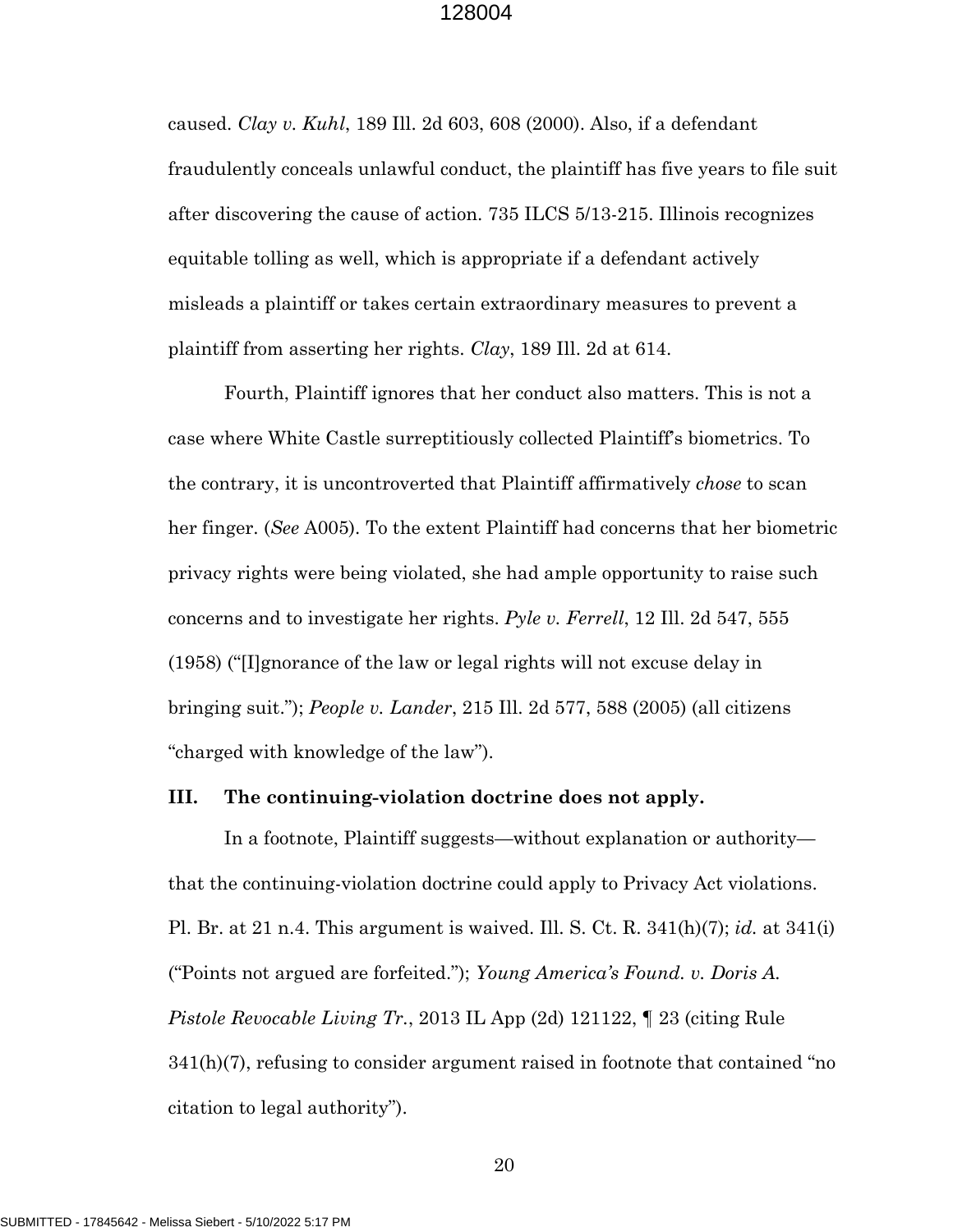If considered, the continuing-violation doctrine does not apply here. The continuing-violation doctrine does not apply to "continual ill effects from an initial violation." *Feltmeier*, 207 Ill. 2d at 278. Instead, it "involves viewing the defendant's conduct as a continuous whole for prescriptive purposes," as in an "ongoing scheme." *Id*. at 279-80. For these reasons, the Seventh Circuit has called the doctrine "misnamed" because its purpose is to "allow [a] suit to be delayed until a series of wrongful acts *blossoms* into an injury on which suit can be brought . . . [i]t is thus a doctrine not about a continuing, but about a *cumulative*, violation." *Limestone Dev. Corp. v. Vill. of Lemont, Ill.*, 520 F.3d 797, 801 (7th Cir. 2008); *see also Feltmeier*, 207 Ill. 2d at 282 (applying continuing-violation doctrine to claim for intentional infliction of emotional distress because "repetition of the behavior may be a critical factor in raising offensive acts to actionably outrageous ones . . . whereas one instance of such behavior might not be" (citations omitted)).

Privacy Act violations do not need time to "blossom" to be actionable. *Rosenbach* instructs that the initial failure to comply with Section 15, without more, "is sufficient to support the individual's ... statutory cause of action." *Rosenbach*, 2019 IL 123186, ¶ 33. No "blossoming" of the claim from "repetition of the behavior" is required. *See Limestone Dev. Corp.*, 520 F.3d at 801; *Feltmeier*, 207 Ill. 2d at 282.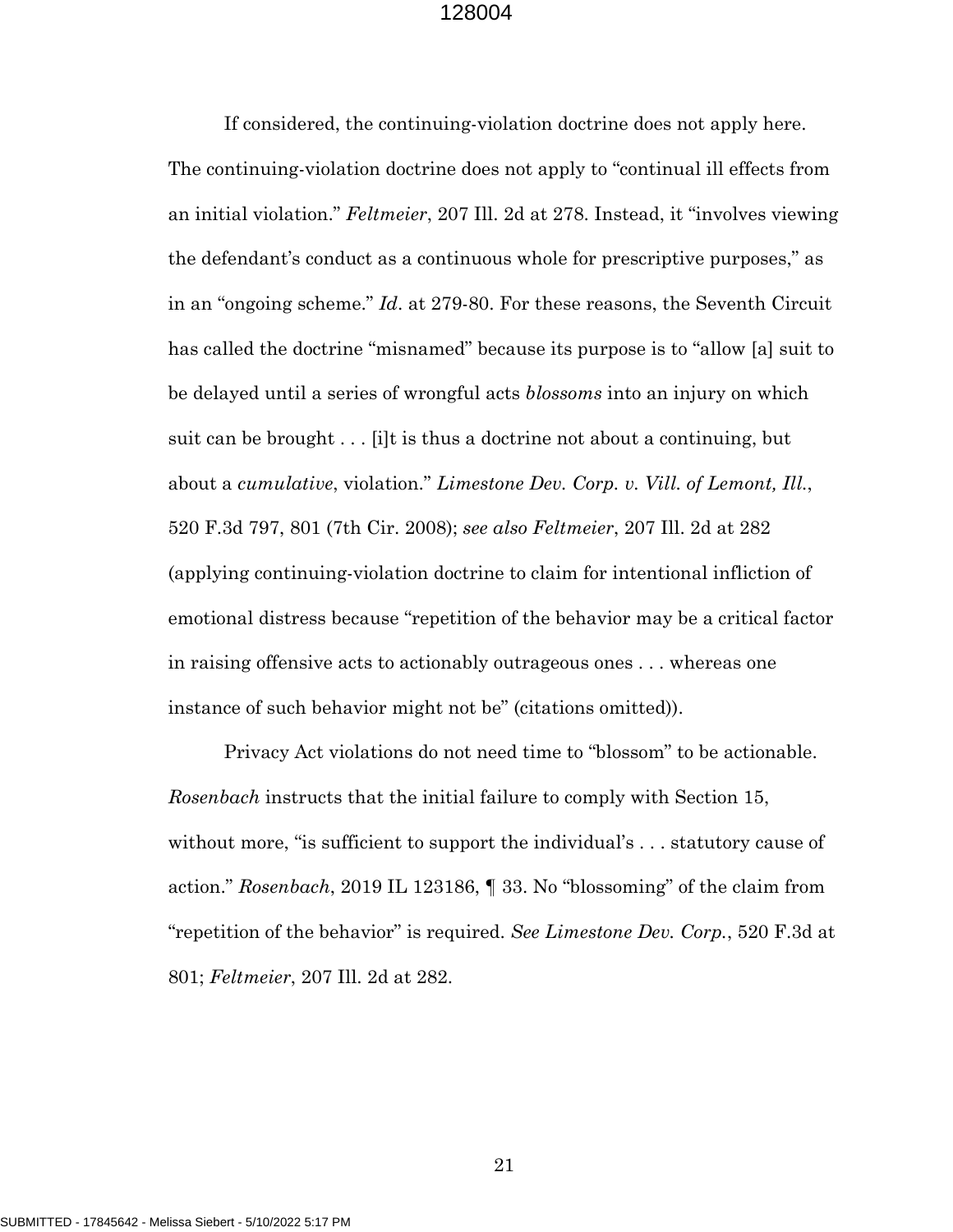# **IV. If claims accrue with each scan or disclosure of biometric data, there will be unacceptable policy and constitutional implications.**

Policy and constitutional implications matter, and this Court properly considers them. *E.g.*, *McDonald*, 2022 IL 126511, ¶ 18 (Courts consider "the consequences of construing the statute one way or another."); *People v. Nastasio*, 19 Ill. 2d 524, 529 (1960) (Courts have a duty to "interpret [a] statute as to . . . avoid, if possible, a construction that would raise doubts about its validity."). Despite Plaintiff's response, White Castle's and the *amici*'s damages concerns are neither hypothetical nor unlikely, and necessitate the Court's guidance to avoid confusion and potentially "staggering damages awards," as stated in *Cothron II*, 20 F.4th at 1165 (A077).

A recent Privacy Act case involving the railway BNSF is a prime example. Just this March, a federal district court followed *Cothron I*, holding that "a private entity violates the law *each time* it fails to comply with the statute through one of the triggering terms, rather than only the first time." *Rogers v. BNSF Ry. Co.*, No. 19 C 3083, 2022 WL 787955, at \*8 (N.D. Ill. Mar. 15, 2022) (emphasis in original). A week later, the same court certified a class of over 44,000 truck drivers, each of whom now can assert numerous Privacy Act claims based on the court's accrual holding, and set the case for trial this September. *Rogers v. BNSF Ry. Co.*, No. 19 C 3083, 2022 WL 854348, at \*4 (N.D. Ill. Mar. 22, 2022); *Id*. at Dkt. 144.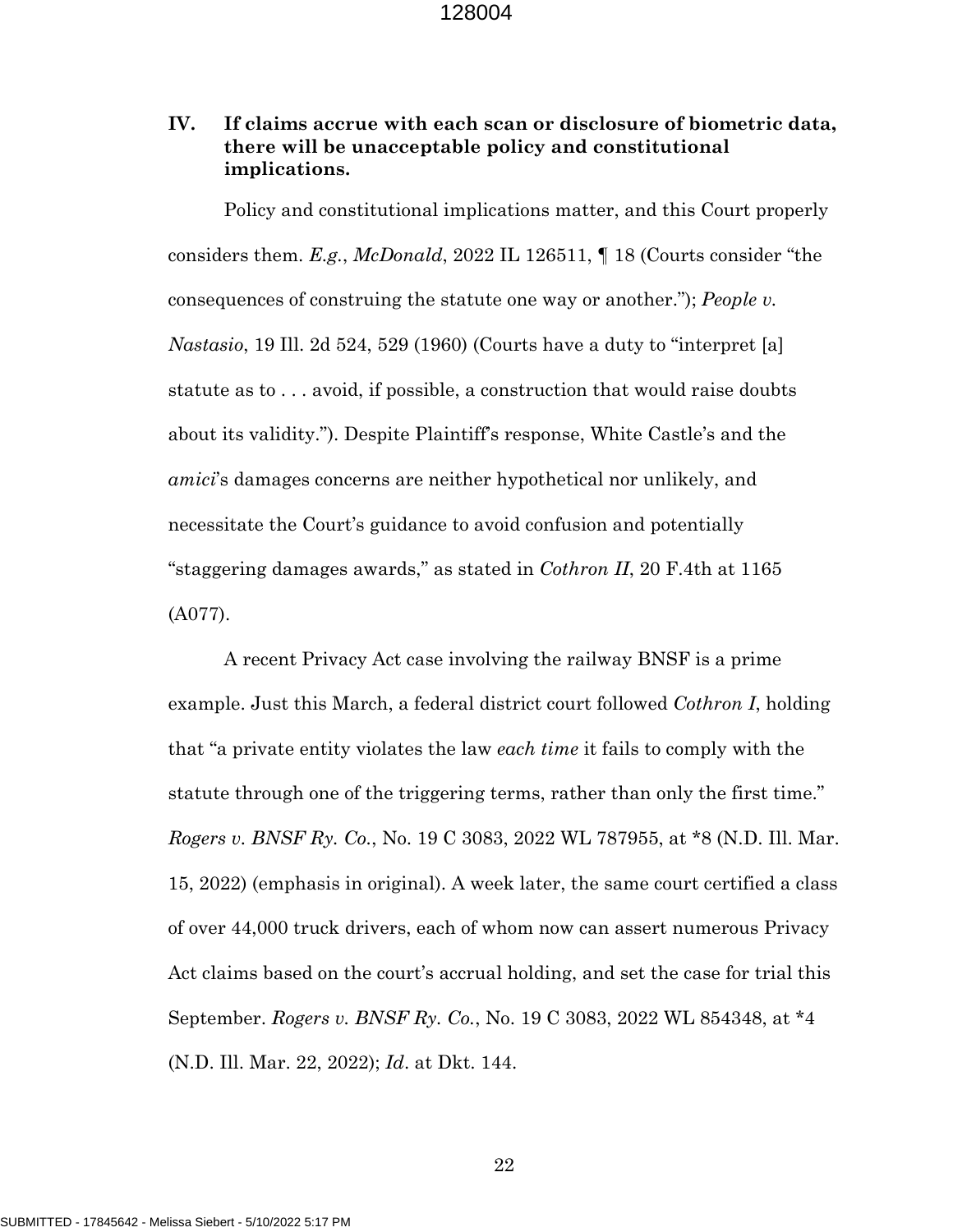BNSF submitted a petition to appeal the ruling to the Seventh Circuit, wherein it freely admitted that the district court, in adopting *Cothron I*, had forced it to consider settling the case because of "potentially staggering liability." *BNSF Ry. Co. v. Rogers*, No. 22-8003 (7th Cir. Apr. 5, 2022). BNSF is confronting potentially millions of dollars in liability "measuring at least \$1,000 for each time each of the more than 44,000 class members provided fingerprint information." *Id*. at 8. And, "the magnitude of this potential liability caused by the district court's 'grant of class status can put considerable pressure on the defendant to settle, even when the plaintiff's probability of success on the merits is slight.'" *Id*. at 21 (citation omitted).

This is not surprising. As the district court noted in *Cothron I*, damages are tied to accrual; that court freely acknowledged its accrual method could lead to catastrophic results for Privacy Act defendants. *Cothron I*, 477 F. Supp. 3d at 733 (A066). Illinois circuit court judges have acknowledged the same, and have not left the damages resulting from a per scan/disclosure claim accrual for another day, as suggested by *Watson*. (A029- 56). Plaintiff still offers no cogent way to correlate her proposed per scan/disclosure claim accrual method with the Privacy Act's damages provisions, such that a trial court could reasonably implement them. And ignoring these damages consequences, as Plaintiff suggests, leaves serious constitutional questions unanswered. White Castle Br. at 42-46.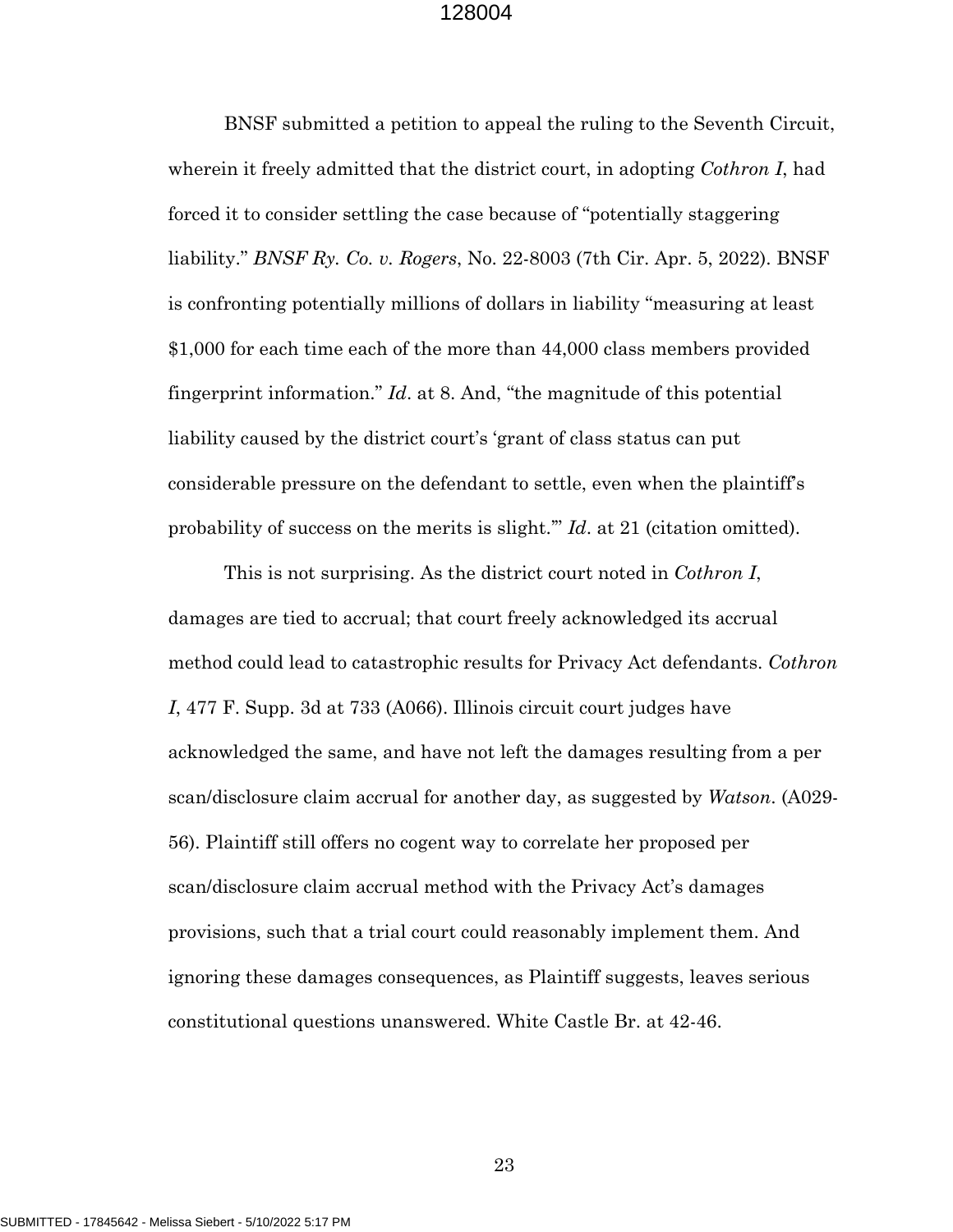Moreover, the real-world implications of the *Cothron I* holding do not align with the real-world use of biometric technology. Plaintiff alleges she enrolled her "fingerprint" in 2007, and since then, White Castle has continued to use the original data as an "authentication method" to verify that she is who she says she is. White Castle Br. at 18-21 (citing A013-16). Subsequent scans merely compare a new scan to previously collected data. Any loss of control occurs only upon the first collection of and first disclosure of biometrics, and that is when a Privacy Act claim accrues.

Contrary to Plaintiff's assertions, the single-accrual approach does not let Privacy Act violators get off scot-free. As a practical matter, all Privacy Act suits are brought as class actions, and given the statutory damages available, any class-wide settlement or judgment will surely send a significant message. *See* White Castle Br. at 49; *see also, e.g.*, Br. of *Amici* Illinois Manufacturers' Ass'n, et al. at 14-15.

Simply put, the real-world consequences of repeated accrual on a classwide basis are not theoretical. They are happening right now. The BNSF case serves as a real, unfolding example that underscores White Castle's damages calculations. White Castle Br. at 44-45, 49. The Court has an opportunity here to consider and ensure that the Privacy Act's interpretation and application are consistent with real-world liability and damages outcomes.

#### **CONCLUSION**

For the reasons above and those stated in White Castle's opening brief, the answer to the certified question is that Privacy Act Section 15(b) and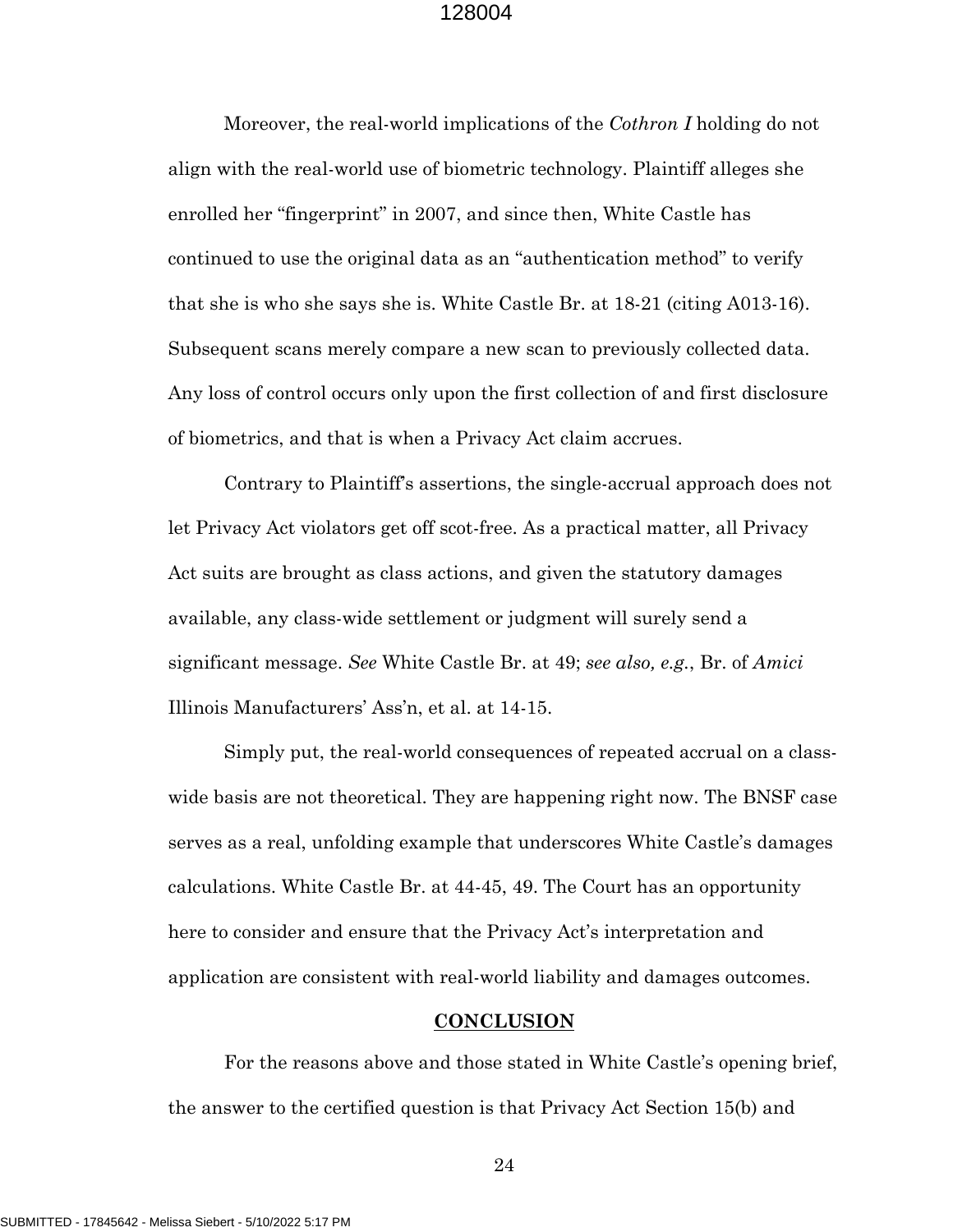Section 15(d) claims accrue once, upon the first scan or collection, or the first disclosure or transmission, of purported biometric identifiers or biometric information.

Dated: May 10, 2022 Respectfully submitted,

#### **WHITE CASTLE SYSTEM, INC.**

By: */s/Melissa A. Siebert*

Melissa A. Siebert William F. Northrip Matthew C. Wolfe **SHOOK, HARDY & BACON L.L.P.** 111 South Wacker Drive Suite 4700 Chicago, Illinois 60606 Tel: (312) 704 7700 Fax: (312) 558-1195 masiebert@shb.com wnorthrip@shb.com mwolfe@shb.com

*Counsel for Defendant-Appellant White Castle System, Inc.*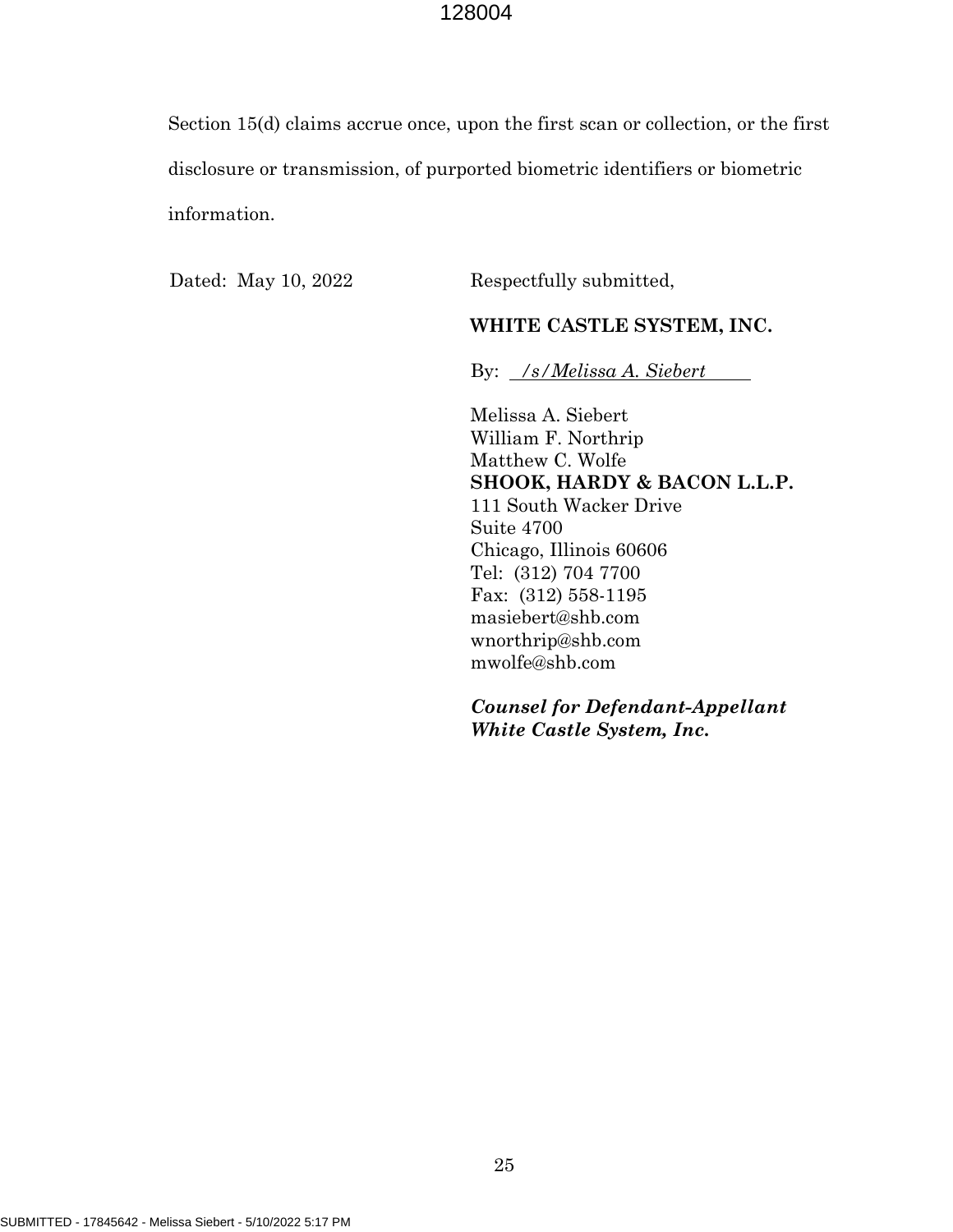# **CERTIFICATE OF COMPLIANCE**

I certify that this brief conforms to the requirements of Rules 341(a) and (b). The length of this brief, excluding the pages or words contained in the Rule 341(d) cover, the Rule 341(h)(1) table of contents and statement of points and authorities, the Rule 341(c) certificate of compliance, the certificate of service, and those matters to be appended to the brief under Rule 342(a), is 5,979 words.

Dated: May 10, 2022 */s/ Melissa A. Siebert*